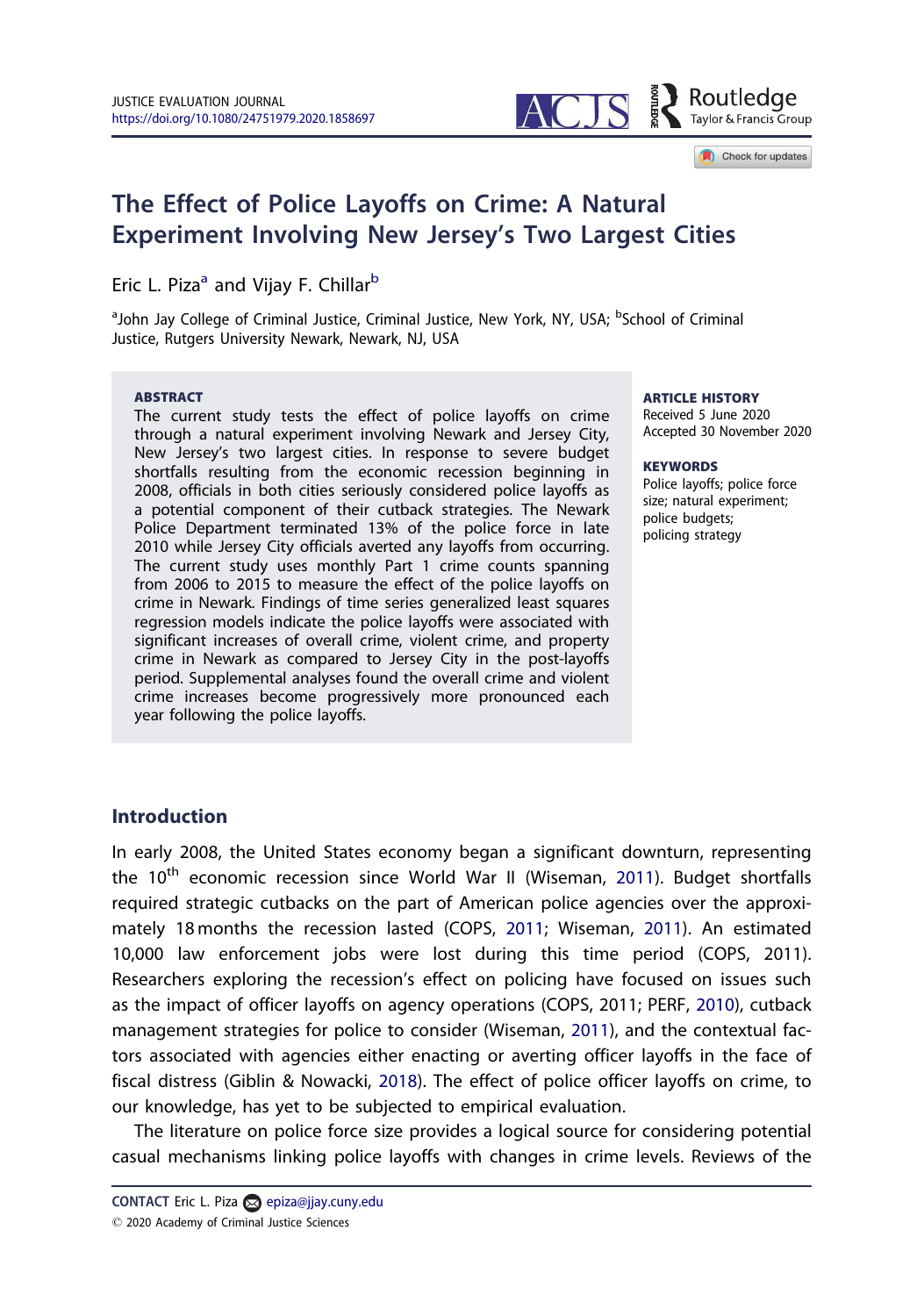literature have generally found increasing police force size does not reduce crime (Lee, Eck, & Corsaro, 2016; Sherman & Eck, 2002) or improve organizational performance (Skogan & Frydl, 2004). However, negative relationships between police force size and crime have been observed in certain instances (Carriaga & Worrall, 2015). It is further important to note the majority of studies on police force size have tested small, gradual changes in officer levels. Research considering abrupt, drastic reductions in police force sizes (i.e., police strikes) has found officer reductions to be significantly related to crime increases (Sherman & Eck, 2002). While research suggests police strategy is a more important consideration for crime prevention than police force size (Lee et al., 2016), officer levels and changing strategy may not always be mutually exclusive. Sufficient manpower may be necessary to institute evidence-based crime prevention practices. At a time when police departments are at a cross-roads of potentially phasing out specialized units to meet budgetary constraints, this work adds to an ongoing contemporary debate about the impact of police force size on crime.

The current study seeks to contribute to the literature through a natural experiment testing the effect of police layoffs on crime. In 2008, the Newark Police Department (NPD) and Jersey City Police Department (JCPD), New Jersey's two largest police forces, both seriously considered police layoffs due to severe budget cutbacks. The police union and city officials in Jersey City came to a contract agreement to avert officer layoffs (Porter, 2011). No such agreement occurred in Newark, leading to the termination of 13% of the NPD on November 30, 2010 (Star Ledger, 2010). Our analysis found that crime significantly increased in Newark as compared to Jersey City following the NPD layoffs. We conclude the paper with a discussion of the study implications for public policy, evidence-based policing, and contemporary policing research. We begin with a review of the relevant empirical literature.

## Review of relevant literature

Research on the relationship between police force size and crime rate has spanned decades, methodologies, and statistical inquiry. Research has occurred often enough to allow for multiple systematic reviews of the literature over time. Eck and Maguire (2006) identified 27 studies containing 89 separate tests of police force size on crime. Only about 20% of the tests indicated a negative relationship, with  $\sim$ 49% finding no effect and  $\sim$ 30% finding a positive effect. Similar findings emerged when studies employing weak research designs (e.g., cross-sectional designs, unit of analysis larger than the city-level, and those failing to addresses simultaneity between police and crime) were excluded. Eck and Magurie (2006) concluded there was no consistent evidence that increasing police officer size impacts crime. Lim, Lee, and Cuvelier (2010) conducted a systematic review of 256 findings in 58 studies published between 1971 and 2009. They found most studies generated negative relationships between police force size and crime irrespective of their significance levels. While this would seemingly support the police force size hypothesis, Lim et al. (2010) determined that methodological limitations common in the original studies prevented any concrete conclusions from being reached.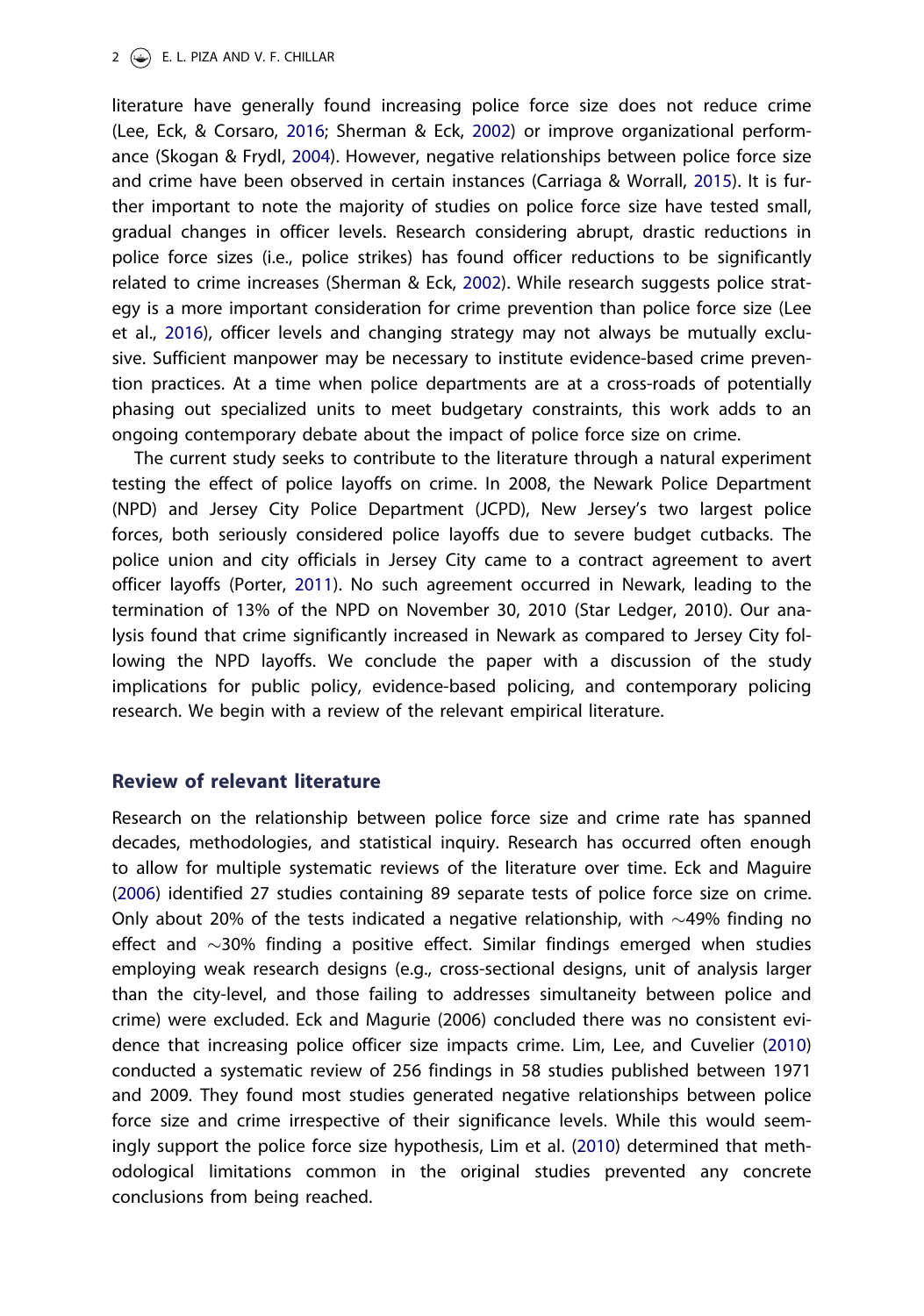Recent research has built upon the early systematic reviews by incorporating metaanalytic techniques to measure the overall effect of police force size on crime. Metaanalysis improves upon the "vote-counting" of individual study findings commonly employed in early systematic reviews. Meta-analysis combines disparate study findings into a single effect size reflecting the cumulative impact of the intervention under question (Lipsey & Wilson, 2001). Carriaga and Worrall (2015) identified 24 longitudinal studies measuring the effect of police levels on crime at a macro-level, with 12 studies providing the necessary data for inclusion in the meta-analysis. Findings of a votecounting procedure found mixed-evidence of police level effect on crime. However, the meta-analysis found the mean effect size of sworn officers on crime was small but statistically significant, indicative of a negative relationship between police levels and crime rates.

A later systematic review and meta-analysis conducted by Lee et al. (2016) generated findings in contrast to those of Carriaga and Worrall (2015). Lee et al. (2016) analyzed 229 findings across 62 studies conducted from 1971 to 2013. The analysis also tested whether a change in the size of an existing police force had an impact on crime, but differed in selection criteria from Carriaga and Worrall (2015). Selection criteria did not require the use of longitudinal designs and specified that studies must have been conducted in the United States. Lee et al. (2016) used meta-regression techniques to examine changes in findings over time and identify potential reasons four such change (e.g., publication time period, statistical methodology, and variation in police force size over time).

Lee et al. (2016) estimate a small, nonsignificant effect size suggesting police force size to be unrelated to crime. Lee et al. (2016) further contextualized their findings by comparing the police force effect size to those from meta-analyses of contemporary policing strategies: problem-oriented policing (Weisburd, Telep, Hinkle, & Eck, 2010), neighborhood watch (Bennett, Holloway, & Farrington, 2007), hot spots policing (Braga, Papachristos, & Hureau, 2014), and focused-deterrence (Braga & Weisburd, 2006). This exercise showed that the effect of police force size was, in the words of Lee et al. (2016), "miniscule" in comparison to these policing strategies. The cumulative findings of their study led Lee et al. (2016) to two main conclusions: (1) that research on the effect of police force size on crime has "exhausted its utility" and (2) changing policing strategy is likely to have a greater impact than adding more police.

Upon further inspection of the literature, the general lack of relationship between police force size and crime may be explained by how officers allocate their time on duty. Researchers have found the majority of police officer time constitutes activities unrelated to fighting crime (Black, 1971; Cumming, Cumming, & Edell, 1965; Payne, 2017). Perhaps we should not expect officer levels to significantly impact the crime rate given most incidents police respond to are not criminal in nature. However, research published since Carriaga and Worrall (2015) and Lee et al. (2016) suggests there may be a relationship when focusing on crime type, swiftness of force level change, and deployment strategy.

While the body of empirical research has found that adding police does not universally decrease crime, it does not mean that reducing the size of the police force will be without consequence in all instances (Payne, 2017). Recent studies by Chalfin and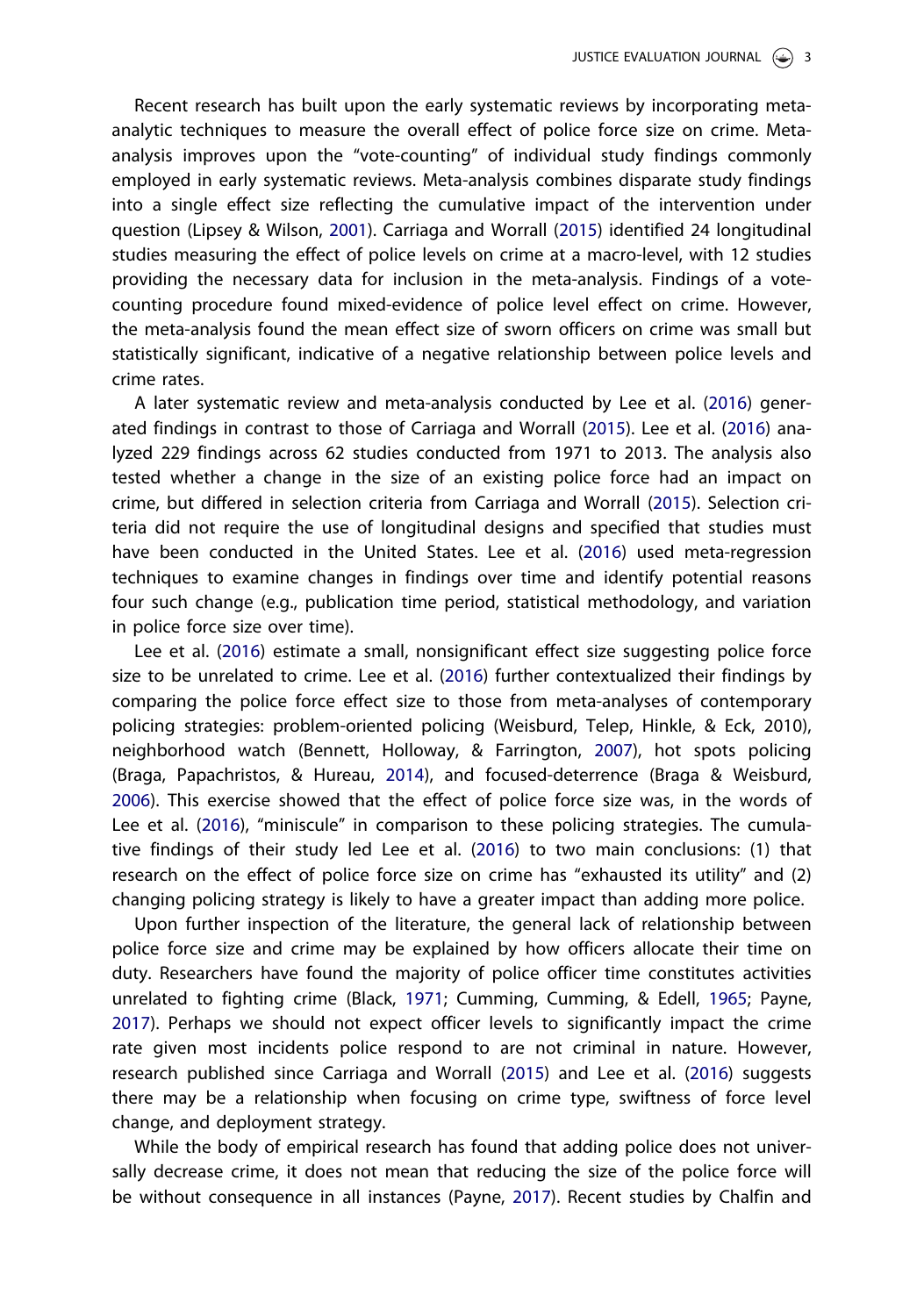McCrary (2018), Mello (2019), and Kaplan and Chalfin (2019) suggest the question researchers should be asking is whether police are impacting violent crime – particularly murder – and property crime in the same manner. Chalfin and McCrary (2018) incorporate various statistical models to account for simultaneity bias and suggest that police reduce murder to a greater extent than they do assault, larceny, and burglary. Similarly, Mello (2019) finds violent crime to be more responsive than property crime to increases in police force size. Specifically, one additional officer results in a decrease of 0.11 murders, 0.53 rapes, and 1.98 robberies. In a similar vein, Kaplan and Chalfin (2019) show the addition of one officer has the ability to prevent approximately seven index crimes – six property and one violent. A particularly noteworthy finding of the study is increasing the number of police does not lead to increased incarceration, representing what the authors call a "double dividend" – a decrease in crime and incarceration rates.

The aforementioned studies, including those used in the relevant meta-analyses, measured the effect of incremental force level changes on crime. The question then becomes *what happens when change is drastic, and in the negative direction*? The empirical literature on police strikes informs such research questions. Five of the six police strike studies reviewed by Sherman and Eck (2002) found major increases in both violent and property crime following police strikes (Andenaes, 1974; Clark, 1969; Makinen & Takala, 1980). The lone exception was the study by Pfuhl (1983), which found strikes across 11 cities had neither a statistically significant or systematic impact on rates of the reported crimes in question. However, Sherman and Eck (2002, p. 302) noted 89% of the "strike" period in Pfuhl's study consisted of non-strike days, confounding the measurement of cause and effect. Nonetheless, we should note that the overall body of research on police strikes is methodologically weak with no study rating higher than 2 on the Maryland Scientific Methods Scale (Farrington, Gottfredson, Sherman, & Welsh, 2002; see Sherman & Eck, 2002, p. 303). As this is below the minimally interpretable research design (level 3) involving a comparable control condition it cannot be ruled out that crime would have increased in the absence of a strike.

When discussing the conflicting evidence in support of police force size as a crime control mechanism, it should be noted recent decades have seen the rise of evidencebased policing, which advocates for police strategy to be rooted in scientific evidence (Lum & Koper, 2017; Sherman, 1998). Generally speaking, proactive, focused, and place-based police interventions are more likely to result in reduced crime and disorder as compared to initiatives concentrating on individuals, or that that are reactive (Lum, Koper, & Telep, 2011; also see chapter 3 in Lum & Koper, 2017). The evidencebased policing literature supports Lee et al.'s (2016) conclusion that changing police strategy is likely to have a larger crime control effect than increasing the size of a police force.

An important caveat is effectively implementing evidence-based practices may require a department to employ a sufficient number of police officers. The Flint, MI police department (FPD) provides such an example, as the agency lost approximately 50% of its sworn officers (almost 300 to under 150 officers) over two decades (Terrill, Rossler, & Paoline Iii, 2014). This loss of officers prevented FPD from continuing its longstanding community policing initiatives or implementing contemporary strategies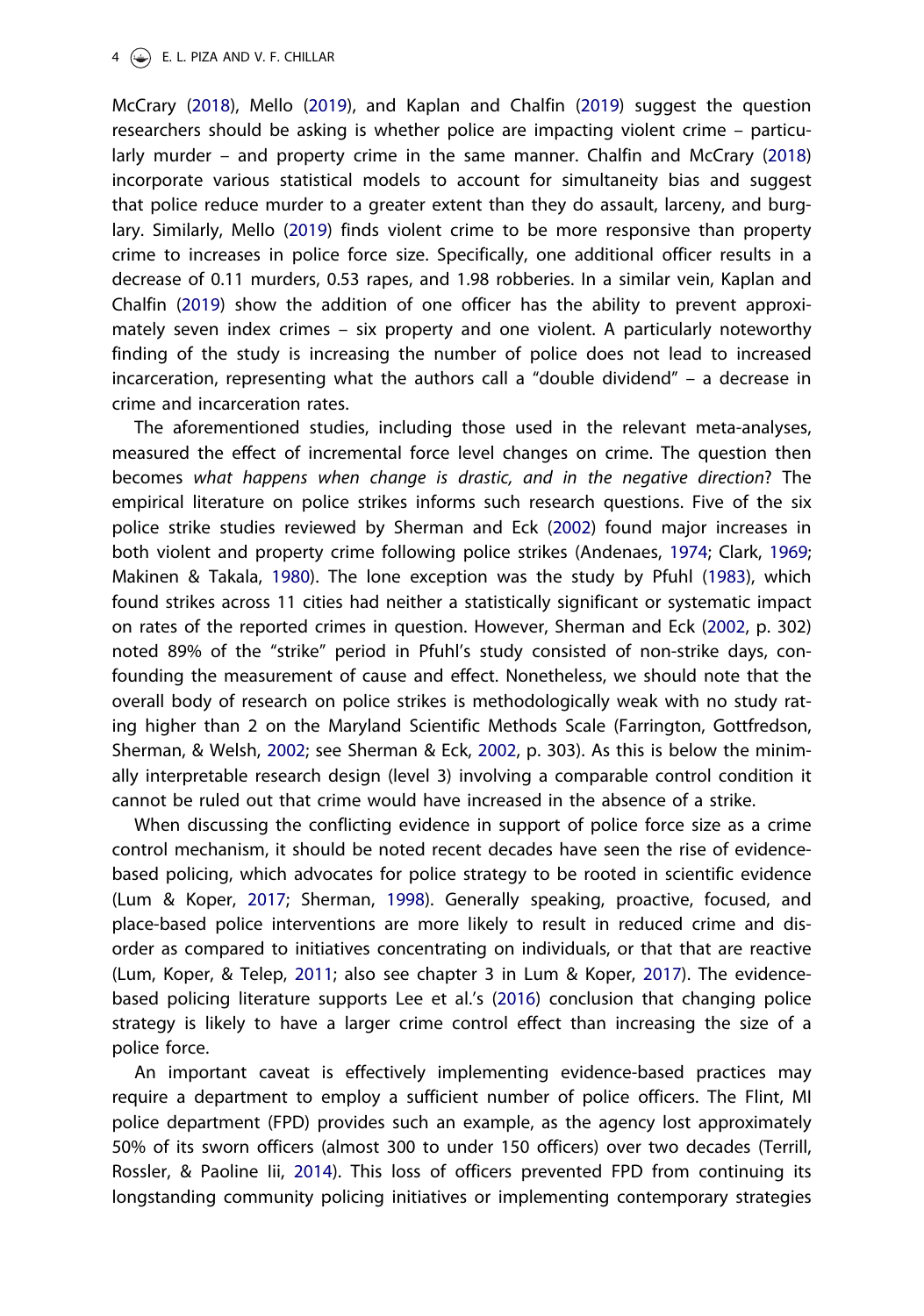such as hot spots policing, disorder reduction strategies, or CompStat due to a lack of resources, rather than resistance from police leadership or front-line personnel. Additionally, officers once assigned specifically to community policing were shifted to basic patrol following the budget cutbacks. A similar situation was observed in Newark, NJ, which directly informs the current study. In the summer of 2008, the NPD began Operation Impact, a foot-patrol saturation intervention that deployed 12 footpatrol officers in an approximately quarter-square mile area of the city on a nightly basis. An evaluation by Piza and O'Hara (2014) found the foot-patrols generated a significant reduction in overall violence as compared to two separate control areas (Piza & O'Hara, 2014). Despite the intervention proving beneficial, Operation Impact patrols were canceled and ultimately phased out due to budget shortfalls over the looming police layoffs (see Piza & O'Hara, 2014: 713).

Conversely, natural experiments levying current events have demonstrated the benefits of *increasing* police presence at a granular level. Di Tella and Schargrodsky (2004) and Draca, Machin, and Witt (2011) measured police increases in response to terrorist attacks in Buenos Aires and London, respectively, each finding evidence of crime decreases. Klick and Tabarrok (2005) used terror alert levels in Washington D.C. to demonstrate increased officer presence resulted in significant decreases of various crime types. Simpson and Hipp (2019) explored the bi-directional relationship between crime and increased levels of police stops and foot patrols. They found a significant negative relationship between police actions and crime, with city blocks experiencing more police stops having reduced odds of burglary in subsequent time periods.

The current study contributes to the literature through a natural experiment testing the effect of police layoffs on crime. Our methodology expands upon the prior literature primarily focused on incremental changes to police force size. The natural experiment involves New Jersey's two largest cities, Newark and Jersey City. The Newark Police Department (NPD) terminated 13% of the police force on November 30, 2010 while Jersey City officials were able to avert layoffs. More detail on the negotiations preceding the officer layoffs and as well as the subsequent effect on agency practice appears below.

### Methodology

## Study setting

Newark and Jersey City are the two largest cities in New Jersey, with populations of 277,140 and 247,597, respectively, according to the 2010 decennial census. Ethnic minorities account for the majority of the citizenry, with only 12.2% of residents in Newark and 22.6% of residents in Jersey City identifying as White alone. In 2010, Newark and Jersey City boasted the two largest police forces in the state, employing 1,308 and 831 officers, respectively (FBI, 2011a). Both cities exhibited 2010 overall part 1-, violent-, and property-crime rates well above average for New Jersey municipalities with at least 50,000 residents (see Table 1). Nonetheless, as will be discussed subsequently, Newark and Jersey City experienced general reductions in crime during the preceding years. This is important in the context of the current study, as research suggests cities with diminishing crime rates may be more likely to consider police layoffs in the face of fiscal constraints (Giblin & Nowacki, 2018).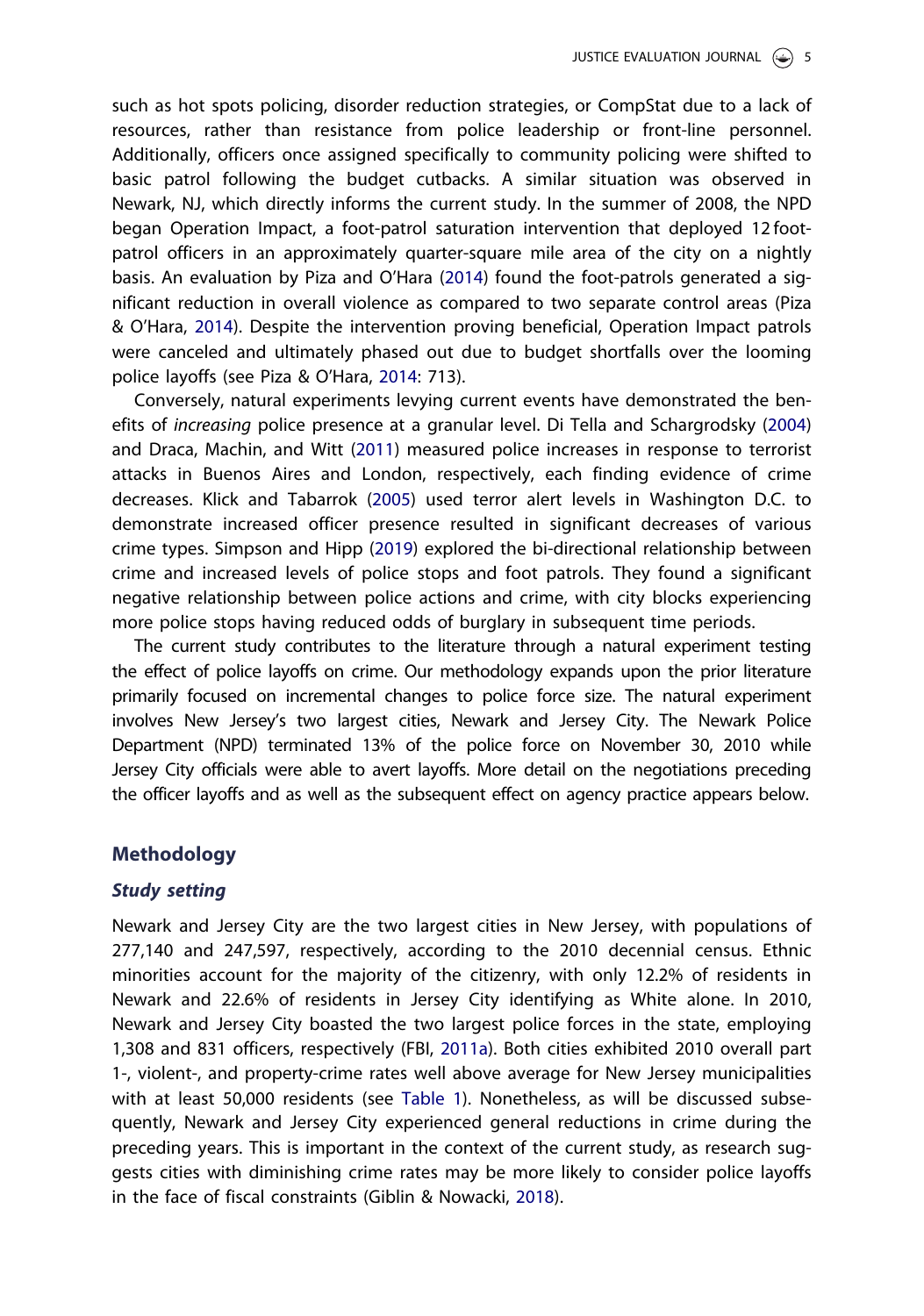#### Table 1. Study setting characteristics.

|                                                    | Newark  | Jersey City |
|----------------------------------------------------|---------|-------------|
| Population                                         | 277,140 | 247.597     |
| % White alone                                      | 12.2%   | 22.6%       |
| # of officers pre layoffs (per 100,000 residents)  | 466.5   | 340.3       |
| # of officers post layoffs (per 100,000 residents) | 393.8   | 324.4       |
| 2010 Part 1 Crime Rate (per 100,000 residents)     | 4,313.5 | 3,202.7     |
| 2010 Violent Crime Rate (per 100,000 residents)    | 1.029.0 | 749.0       |
| 2010 Property Crime Rate (per 100,000 residents)   | 3,284.5 | 2,454.7     |

Note: According to the 2010 UCR, the 32 New Jersey municipalities with 50,000 or more residents reported an average Part 1 crime rate of 2,763.8 per 100,000 residents, a violent crime rate of 479.0 per 100,0000 residents, and a property crime rate of 2,284.8 per 100,0000 residents.

Similar to police departments around the United States, the NPD and JCPD were challenged by the economic downturn beginning around 2008. In early 2009, officials in both cities seriously considered police layoffs as a means to offset budget deficits, leading to prolonged negotiations between city officials and their respective police unions. In Jersey City, the police union ultimately agreed to a contract providing an 11% raise over 4 years instead of the previously requested raise of 13% and a higher copay for medical prescriptions, which averted layoffs. The agreement saved the jobs of approximately 10% of the JCPD (Porter, 2011).

Negotiations in Newark proved to be less fruitful. The Newark Police union agreed to about \$2.7 million in concessions and \$6 million in pay deferrals, but rejected the city's proposal for an overtime cap and 5 days of unpaid leave (Ford, 2010). The lack of a contract agreement resulted in the termination of the 167 most recently hired officers, approximately 13% of the NPD, which took effect on November 30, 2010. The layoffs brought the per capita police officers in the NPD much closer to that of JCPD. In 2010, NPD had over 120 more officers per 100,000 residents than JCPD (466.5 vs. 340.3). While the NPD officer rate was still larger than JCPD following the layoffs, the difference was smaller (393.8 vs. 324.4). The difference became less pronounced from 2012 through 2015, as the JCPD added officers while the NPD lost officers to attrition without making any new hires (see Figure 1).

The loss of officers adversely impacted NPD practices. Following a change in leadership in 2006, the NPD committed to a placed-based approach to crime prevention. While the aforementioned Operation Impact program epitomized this strategy, all precincts regularly engaged in hot spots policing activities. The NPD frequently deployed teams of officers with little to no responsibility for responding to calls for service to maximize officer time in hot spots. These officers were primarily tasked with proactively policing Newark's crime hot spots for the majority of their shifts. Taken as a whole, hot spots policing activities were a mainstay throughout Newark from 2006 through 2009. These practices were largely discontinued owing to the layoffs, as officers were needed for general patrol and response to citizen calls for service.

## Evaluation design

The current study takes advantage of the unique timing of the fiscal crisis, budget negotiations, and police officer layoffs to conduct a natural experiment measuring the effect of police layoffs on crime in Newark. Natural experiments share certain characteristics with quasi-experiments, particularly that the creation of experimental and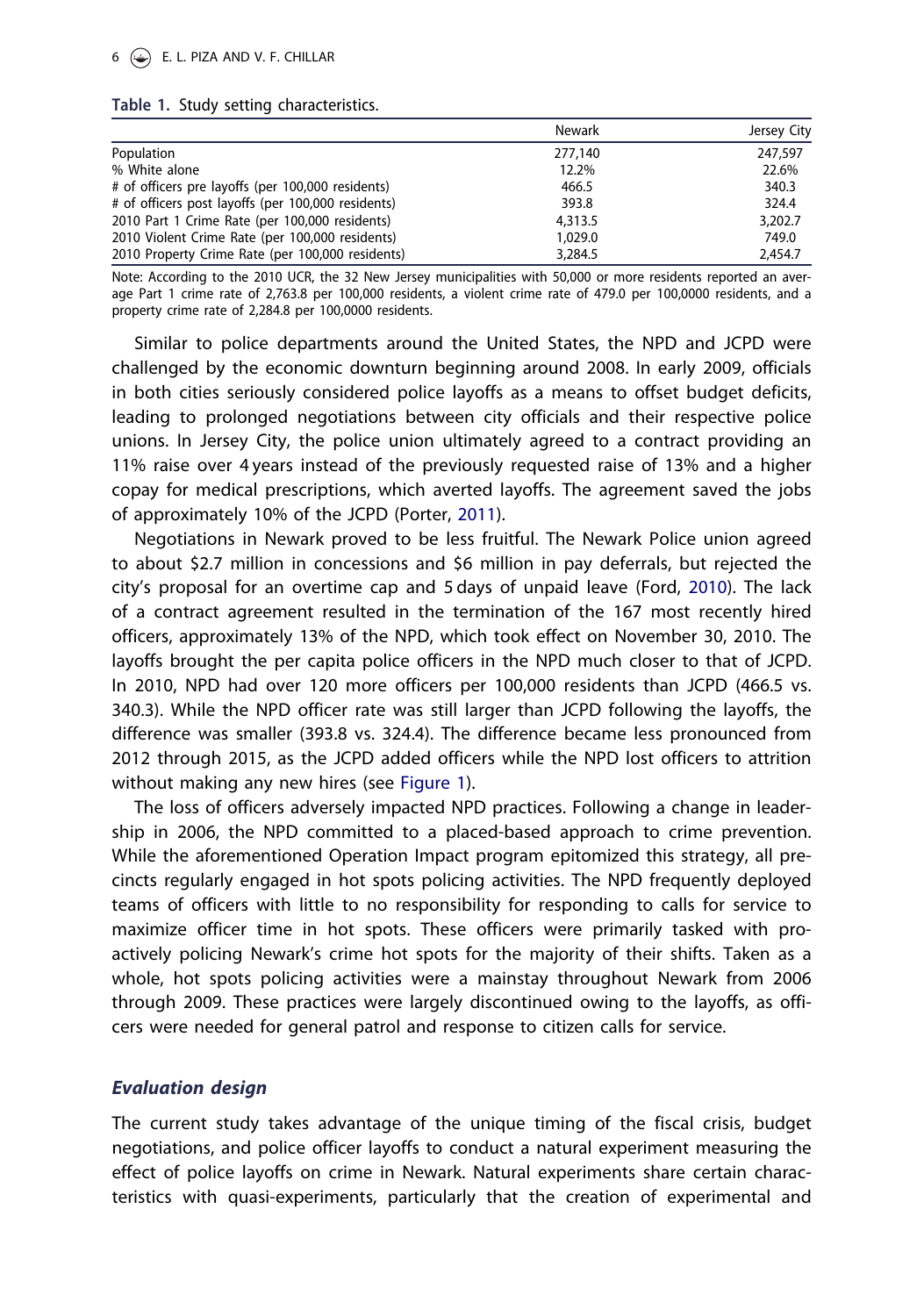

Figure 1. Number of police officers (A) and officers per 100,000 population (B) in Newark and Jersey City.

control groups cannot be manipulated by researchers. However, quasi-experiments make no presumption that the allocation of the intervention occurred in any random fashion. This differs from natural experiments, in which the allocation of the experimental condition occurs in a random or *as-if random* process, despite falling outside the control of researchers (Dunning, 2008).

Demonstrating treatment occurred in a random or *as-if random* process is an important first step for any natural experiment. Without doing so, researchers risk "conceptual stretching" by applying the term "natural experiment" to studies with weaker designs (Dunning, 2012). We consider the situation observed with New Jersey's two largest police departments as occurring in an *as-if random* process. We rely on the causal-process observation method, which Collier, Brady, and Seawright (2010: 184) describe as "an insight or piece of data that provides information about context, process, or mechanism." Police unions and city administrators in both Newark and Jersey City actively negotiated to avoid police officer layoffs at the same point in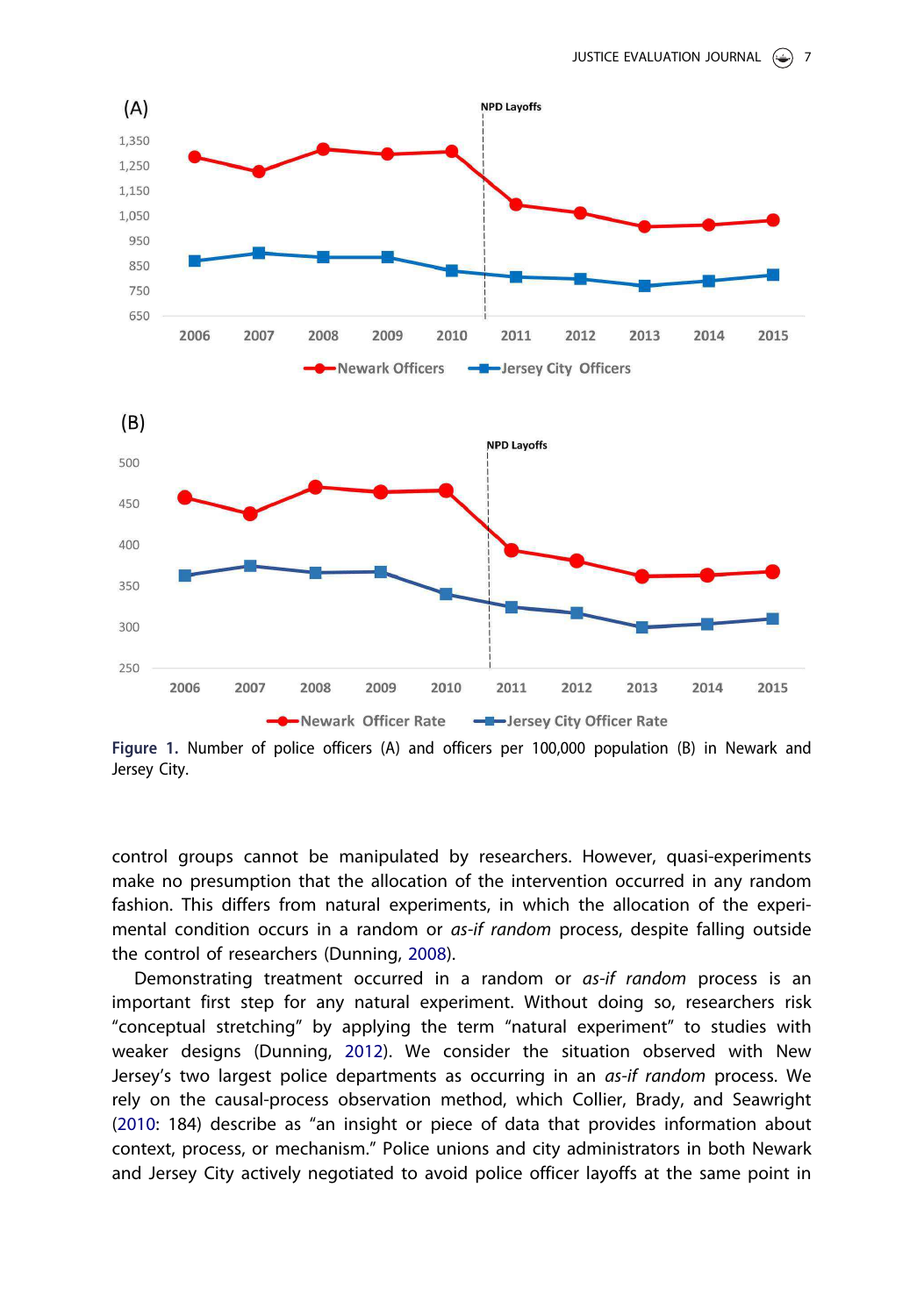time, with neither the NPD or JCPD motivated to self-select into the experimental group experiencing layoffs.<sup>1</sup> Furthermore, as New Jersey's two largest cities, Newark and Jersey City are more similar to one another than any of the other municipalities in the state in regards to police force size, pre-layoff police resources, and pre-layoff crime levels.

## Analytical approach

## Study period

The current study incorporates monthly crime data from 2006 through 2015 to reflect the local context in Newark. In 2006, Cory Booker began his first term as Newark Mayor, with crime control as his administration's top priority. Booker installed a new Police Director at the NPD who stressed adherence to evidence-based practices, in particular proactive, place-based crime control strategies (Jenkins & DeCarlo, 2015). In January 2016, after Booker resigned as mayor following a successful campaign for the U.S. Senate, newly elected Mayor Ras Baraka merged Newark's police department, fire department, and office of emergency management and homeland security into a single Department of Public Safety. While each entity maintained autonomy in determining strategy and daily operations, this merging of agencies allowed certain administrative tasks to be shared across the disparate public safety missions, freeing up more personnel to perform front-line duties. In recognition of these contextual factors, restricting the study period to 2006 through 2015 allows us to best isolate the effect of layoffs without the potentially confounding factors of a changing agency mission (pre-2006) or creation of the Department of Public Safety (post-2015).

## Outcome measures

Our analysis incorporates a panel design to conduct a time-series generalized linear regression analysis testing the effect of police layoffs on crime rates (per 100,000 population). Panel models are considered one of the best methods for estimating causation (Campbell & Stanley, 1967; Hsiao, 1986). The NPD and JCPD provided us with copies of their monthly Uniform Crime Reports (UCR) submitted to the New Jersey State Police from January 2013 to December 2015. This totaled 240 monthly reports (120 per agency). In recognition of prior research suggesting the effect of police force differs across crime types, we summed the individual crime types to form

<sup>&</sup>lt;sup>1</sup>We acknowledge the layoffs were technically the result of an explicit choice, specifically NPD's union not accepting the new contract offer with JCPD's union choosing the opposite. However, it is important to note police unions represent police officers, not bureaucratic police agencies. Police unions typically approach collective bargaining with the goal of preserving the labor interests of officers irrespective of the impact this has on police department operations (Decarlo & Jenkins, 2015). In the context of the police layoffs, an outside entity (i.e., police unions) decided upon a policy that directly impacted the research subjects (i.e., police departments) which we believe is distinct from self-selection. To illustrate this point, we draw a parallel to a natural experiment ranking high on Dunning's (2008) "continuum of plausibility" regarding the as-if random standard: Snow's ([1855] 1965) classic natural experiment of cholera transmission in London. Snow hypothesized cholera was a waterborne infectious disease spread via household water delivered by Lambeth Waterworks, one of London's two water supply companies at the time. Snow noted the choice of water supply company was made by absentee landlords rather than the renters of the property. Therefore, renters transmitting cholera from the contaminated water of Lambeth Waterworks could not be considered as self-selecting into the experimental condition.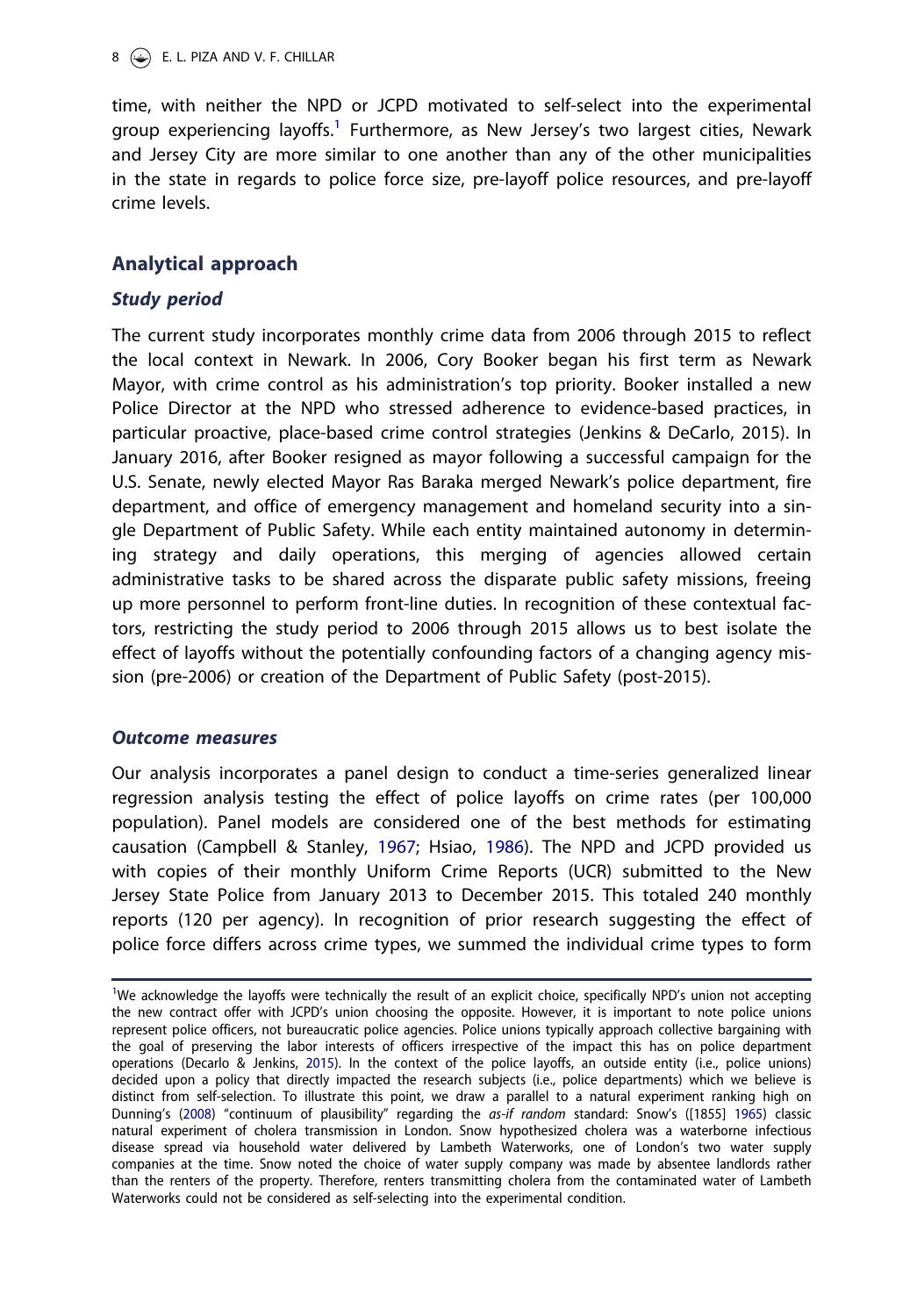measures of *violent crime* (murder, robbery, and aggravated assault) and *property crime* (burglary, larceny theft, and motor vehicle theft).<sup>2</sup> We further summed all incidents into a single *total crime* category to test the aggregate effect of the police layoffs. Due to the multiple outcome measures, our analysis incorporated a Holm-Bonferroni correction to adjust critical *p.* values in order to protect against the increased risk of Type I error that results from tests of multiple hypotheses (Holm, 1979).

## Independent variables

A binary measure identifies each observation as pertaining to Newark ("1") or Jersey City ("0"). This variable was interacted with alternate measures of the post layoffperiod to calculate difference-in-differences (DiD) terms used as the primary independent variable. An important consideration is how the effect of police layoffs may manifest over time. As such, we computed two DiD terms for use in separate models to test the *immediate effect* and *gradual effect* of the police layoffs. For the immediate effect model, the DiD term interacts "Newark" with a binary measure reflecting the post-layoff period (December 2010 – December 2015) to measure how the termination of officers impacted crime levels during the full post-layoff time period. For the gradual effect model, the DiD term interacts "Newark" with a 5-scale ordinal measure representing each 12-month period following the layoffs (i.e., December 2010-November  $2011 = 1$ ; December 2011 – November 2012 = 2; and so on). This model measures how crime rates changed with each passing year following the layoffs.

### Control variables

We sought to control for potential confounding factors by introducing additional variables in our statistical models. We consulted prior longitudinal policing studies in selecting control variables (e.g., Braga *et al.*, 2010, 2011, 2011; Marvell & Moody, 1996; Piza & Gilchrist, 2018). The lagged outcome measure  $(t - 1)$  controls for crime rates observed during the prior month. The number of days in the month controls for the potential exposure to crime, as longer months have more daily opportunities to experience crime. To control for the potential effect of seasonality on crime, we identified the quarter of the year each month fell within. The first quarter (January – March) was the reference category. A continuous variable measuring the sequential order of the monthly time periods (January 2006  $=$  1; February 2006  $=$  2; and so on) accounts for the linear trend in the data. $3$ 

<sup>&</sup>lt;sup>2</sup>In consideration of the data sources and context of the study setting, both rape and arson were excluded from the analysis. The UCR definition of rape changed in 2013, negatively affecting this measure's reliability over the study period. Arson is not actively collected by the New Jersey State Police, given the control of arson is typically considered the purview of fire departments and not the police. This is certainly the case in Newark, with the police department excluding arson from both its internal CompStat reports as well as their public crime statistics web page: see https://npd.newarkpublicsafety.org/comstat

<sup>&</sup>lt;sup>3</sup>The reader may be concerned with whether changing sociodemographic conditions in Newark or Jersey City influenced crime rates. Given the relatively small number of observations in our database, we opted against including such controls in the main analysis to avoid potential model overfitting. However, we present results of models controlling for 9 sociodemographic variables in the appendix. These results do not meaningfully differ from the main analysis presented in-text.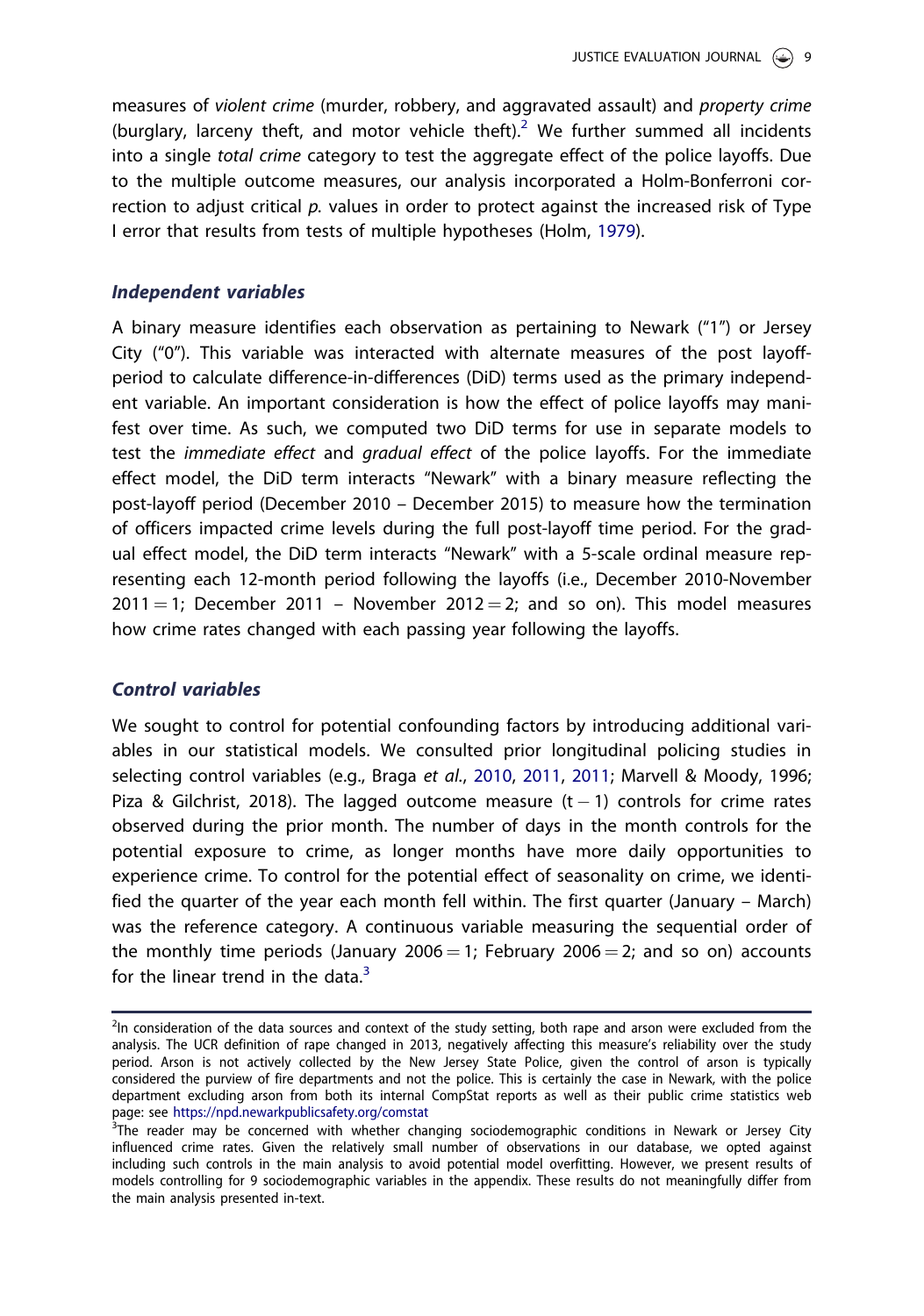



**Newark** 



Figure 2. Violent crime and property crime rates (per 100,000 population).

## Results

Figure 2 displays the monthly violent and property crime rates for Jersey City and Newark over the study period. The graphs include trend lines depicting the rolling 12 month moving average, which visualizes crime rate changes from January 2006 through December 2015. In Jersey City, violent crime steadily decreased over the 10 year study period. Violent crime rates in Jersey City for most of the post NPD layoffs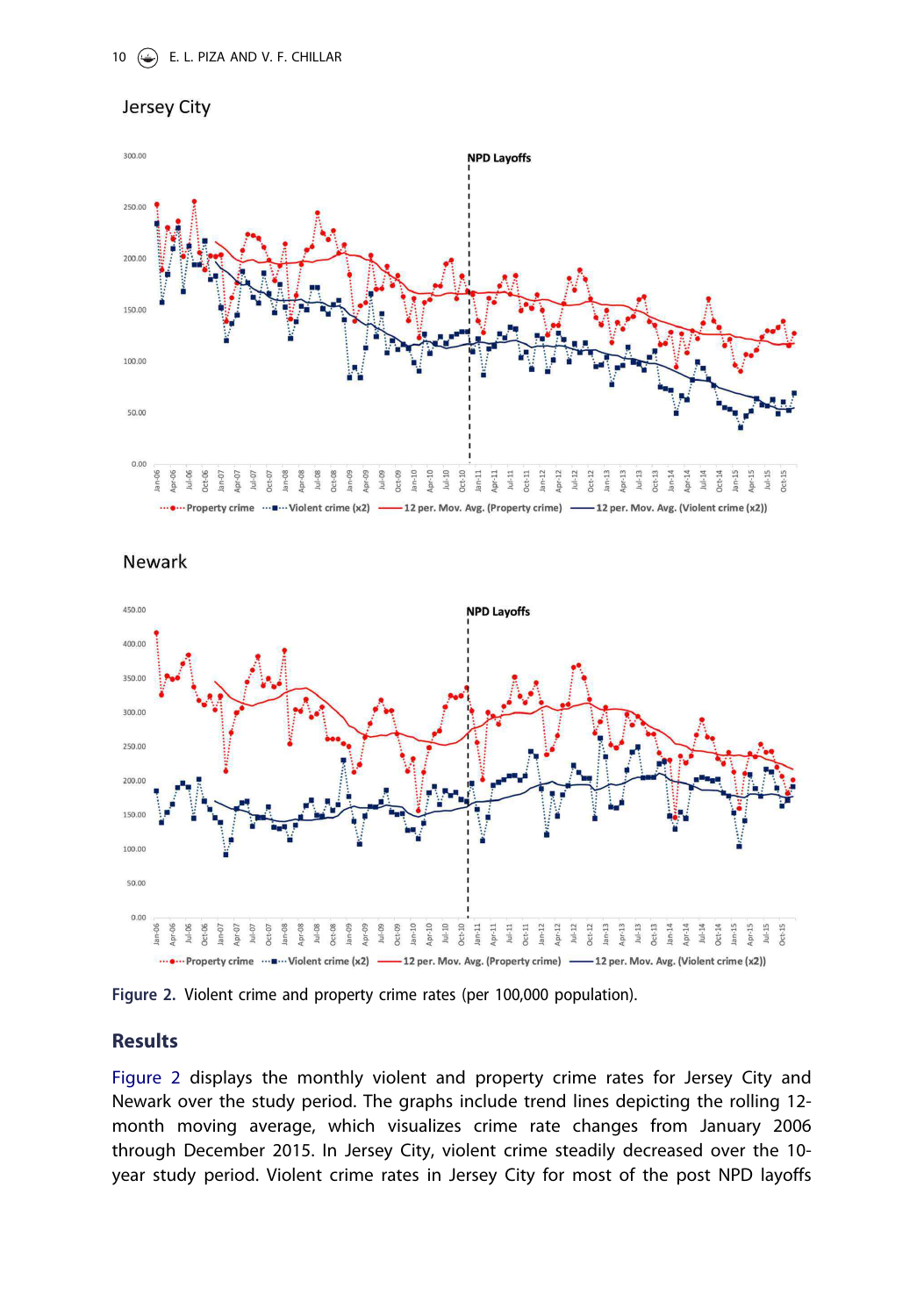period were lower than at any point during the pre-layoff period. While Jersey City's property crime rate peaked in early 2009, steady declines occurred subsequently. From 2011 through 2015, the moving average of property crime rates in Jersey City was lower than any year during the pre-layoff period. This contrasts with the crime trends in Newark. Violent crime rates in Newark increased in the aftermath of the officer layoffs. While the rolling average decreased somewhat from 2014 to 2015, violent crime rates during this time frame were higher in Newark than any year prior to the layoffs. More volatility was observed for property crime rates in Newark. In the pre-layoff period, the property crime rate moving average peaked in mid-2008 before declining through the remainder of the pre-layoff period. Following the layoffs, the property crime rate moving average steadily increased through late 2012 before declining through 2015. By the end of the study period, property crime rates in Newark were generally lower than in the pre-layoffs period.

Tables 2-4 display the results of the generalized linear regression models.<sup>4</sup> Note that  $p$ . values for all statistically significant DiD terms fall below the corrected  $\propto$  values generated through the Holm-Bonferroni procedure, meaning they maintain significance after multiple comparisons are controlled for.<sup>5</sup> For both Newark and Jersey City, all monthly crime rates (i.e., the dependent variable) were standardized to reflect their level relative to the average city-wide rate observed across all 120 months in the study period; *b* values reflect changes in the dependent variable in terms of standard deviation increases or decreases.<sup>6</sup> We adjusted the interpretation of  $b$  for the DiD interaction terms to account for the use of a dynamic panel model that included a lagged outcome measure as a covariate. We follow the approach of Marvell and Moody (1996) by multiplying DiD *b* values by the reciprocal of one minus *b* for the lagged dependent variable  $[bDID * (1/(1-b a DV))]$  to interpret the true effect of the layoffs on subsequent monthly crime rates in Newark.

Table 2 reports the results of the overall crime models. In the immediate effect model, monthly overall crime rates significantly increased by 1.10 standard deviations  $[0.58*(1/(1 – 0.48))]$  in Newark as compared to Jersey City when considering the entirety of the post layoff period. Significant effects were also observed in the gradual effect model, with each 12-month period following the layoffs associated with a crime rate increase of 0.18 standard deviations  $[0.09*(1/(1 - 0.49))]$  in Newark. Jointly, these models indicate that the police layoffs generated a crime increase that become progressively more pronounced over the subsequent 5 years.

The violent crime models generated similar results, though the effect of the layoffs on violence was stronger than the effect on overall crime (see Table 3). In the immediate effect model, the violent crime rate increased by 2.30 standard deviations in

<sup>4</sup> Data and code to replicate the generalized linear regression analysis can be downloaded at https://bit.ly/pd-layoffs  $^5$ Given space constraints, the Holm-Bonferroni corrected  $\propto$  values are not presented in text, but are included in the appendix .

<sup>&</sup>lt;sup>6</sup>Time series models rest on assumptions of stationarity and parallel trends between the different panels (i.e. Newark and Jersey City) during the pre-intervention period. We conducted the Levin, Lin, and Chu (2002) unit root test for panel stationarity. In all cases, the null hypothesis of panels containing unit roots (i.e. non-stationarity) was rejected: total crime (t= -2.11, p.=0.02); violent crime (t= -2.8514, p.<0.01); property crime (t= -1.95, p.=0.03). We used the ddid command in Stata to conduct a time trend test of the parallel trends assumption for the standardized crime rates used as dependent variables. In each case, the test failed to reject the null hypothesis of parallel trends: total crime (F = 1.19, p = 0.28); violent crime (F = 3.30, p = 0.07); property crime (F = 2.41, p = 0.12).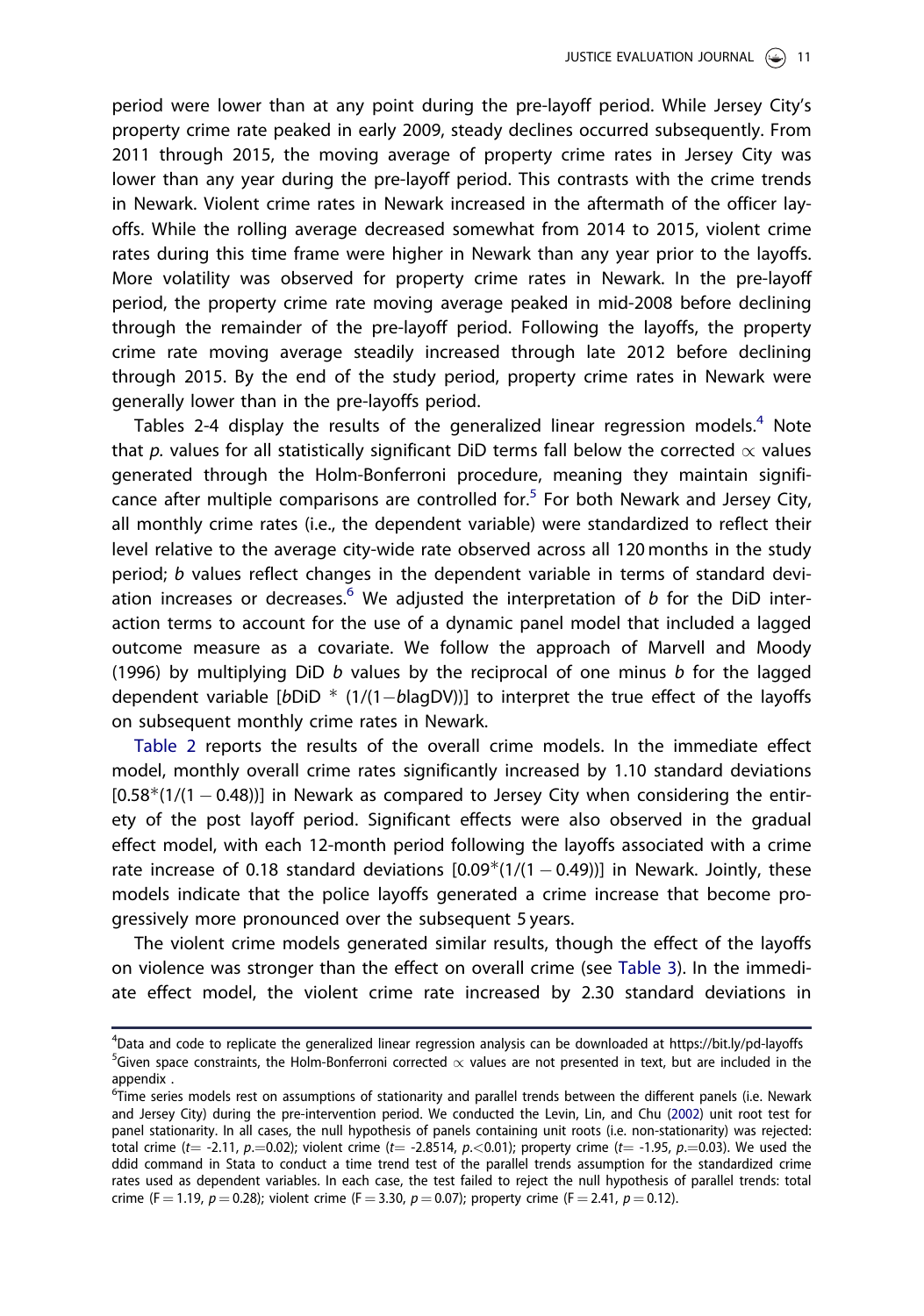|                       |         | Immediate Effect |         |      | <b>Gradual Effect</b> |         |         |      |  |
|-----------------------|---------|------------------|---------|------|-----------------------|---------|---------|------|--|
| Covariates            | b       | Lower            | Upper   | p.   | b                     | Lower   | Upper   | р.   |  |
| Newark x post layoffs | 0.58    | 0.35             | 0.80    | 0.00 | 0.08                  | 0.03    | 0.14    | 0.01 |  |
| <b>Newark</b>         | $-0.29$ | $-0.45$          | $-0.14$ | 0.00 | $-0.13$               | $-0.26$ | 0.01    | 0.07 |  |
| Post layoffs          | 0.15    | $-0.08$          | 0.37    | 0.20 | 0.33                  | 0.11    | 0.56    | 0.00 |  |
| Lagged outcome        | 0.48    | 0.39             | 0.57    | 0.00 | 0.54                  | 0.45    | 0.62    | 0.00 |  |
| Days in month         | 0.39    | 0.32             | 0.46    | 0.00 | 0.40                  | 0.33    | 0.47    | 0.00 |  |
| Ouarter               |         |                  |         |      |                       |         |         |      |  |
| $2^{nd}$              | 0.53    | 0.39             | 0.68    | 0.00 | 0.52                  | 0.36    | 0.67    | 0.00 |  |
| 3 <sup>rd</sup>       | 0.49    | 0.31             | 0.67    | 0.00 | 0.43                  | 0.25    | 0.61    | 0.00 |  |
| 4 <sup>th</sup>       | 0.21    | 0.05             | 0.37    | 0.01 | 0.17                  | 0.00    | 0.34    | 0.05 |  |
| Sequential order      | $-0.01$ | $-0.02$          | $-0.01$ | 0.00 | $-0.01$               | $-0.02$ | $-0.01$ | 0.00 |  |
| Wald $(X)^2$          | 1227.16 |                  |         |      | 1122.44               |         |         |      |  |

Table 2. Time Series GLS Regression Model results for standardized monthly overall crime rate. 2006–2015.

Observations = 238.

Time periods  $=$  119.

Notes: Models were estimated assuming panel-specific autocorrelation and heteroscedasticity through the corr(psar1) option in Stata.

Table 3. Time Series GLS Regression Model results for standardized monthly violent crime rate. 2006–2015.

| Covariates            |         | Immediate effect |         |      | Gradual effect |         |         |      |  |
|-----------------------|---------|------------------|---------|------|----------------|---------|---------|------|--|
|                       | b       | Lower            | Upper   | p.   | b              | Lower   | Upper   | р.   |  |
| Newark x post layoffs | 1.33    | 0.98             | 1.69    | 0.00 | 0.28           | 0.19    | 0.37    | 0.00 |  |
| <b>Newark</b>         | $-0.66$ | $-0.89$          | $-0.43$ | 0.00 | $-0.41$        | $-0.60$ | $-0.21$ | 0.00 |  |
| Post layoffs          | $-0.19$ | $-0.51$          | 0.13    | 0.24 | 0.39           | 0.10    | 0.68    | 0.01 |  |
| Lagged outcome        | 0.42    | 0.32             | 0.52    | 0.00 | 0.48           | 0.38    | 0.57    | 0.00 |  |
| Days in month         | 0.24    | 0.16             | 0.32    | 0.00 | 0.24           | 0.15    | 0.33    | 0.00 |  |
| Ouarter               |         |                  |         |      |                |         |         |      |  |
| 2 <sup>nd</sup>       | 0.69    | 0.50             | 0.89    | 0.00 | 0.67           | 0.46    | 0.87    | 0.00 |  |
| 3 <sup>rd</sup>       | 0.59    | 0.37             | 0.80    | 0.00 | 0.54           | 0.32    | 0.76    | 0.00 |  |
| 4 <sup>th</sup>       | 0.49    | 0.28             | 0.70    | 0.00 | 0.46           | 0.25    | 0.68    | 0.00 |  |
| Sequential order      | $-0.01$ | $-0.01$          | $-0.01$ | 0.00 | $-0.02$        | $-0.02$ | $-0.01$ | 0.00 |  |
| Wald $(X)^2$          | 536.49  |                  |         |      | 552.57         |         |         |      |  |

Observations = 238.

Time periods  $= 119$ .

Notes: Models were estimated assuming panel-specific autocorrelation and heteroscedasticity through the corr(psar1) option in Stata.

Newark as compared to Jersey City  $[1.33*(1/(1 - 0.42))]$ , more than double the effect on overall crime. A significant gradual effect was also observed in Newark, with each 12-month period following the layoffs associated with a violent crime rate increase of 0.53 standard deviations  $[0.28*(1/(1 - 0.48))]$ . As with overall crime, the violent crime increase in Newark become more pronounced throughout the 5-year period following the layoffs.

We present findings of the property crime models in Table 4. Similar to overall crime and violent crime, the immediate effect model indicates a significant increase in property crime rates following the police layoffs of 0.71 standard deviations  $[(0.33*(1/$  $(1 - 0.5)$ ] in Newark as compared to Jersey City. The DiD term did not achieve significance in the gradual effect model. The property crime analyses indicate that, while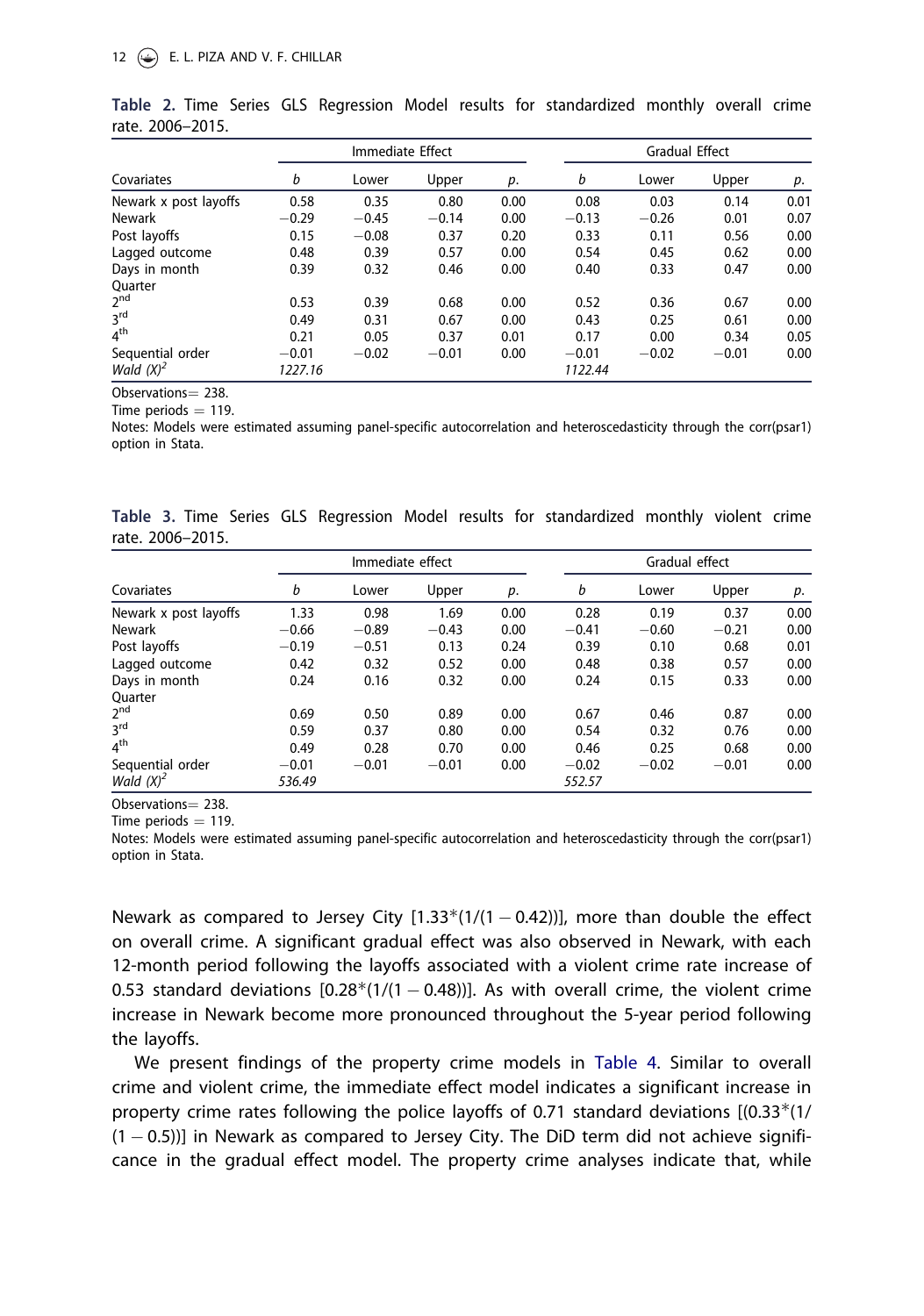| Covariates            |         | Immediate effect |         |      | Gradual effect |         |         |      |
|-----------------------|---------|------------------|---------|------|----------------|---------|---------|------|
|                       | b       | Lower            | Upper   | p.   | b              | Lower   | Upper   | p.   |
| Newark x post layoffs | 0.33    | 0.13             | 0.54    | 0.00 | 0.04           | $-0.01$ | 0.09    | 0.16 |
| <b>Newark</b>         | $-0.17$ | $-0.32$          | $-0.03$ | 0.02 | $-0.06$        | $-0.19$ | 0.06    | 0.33 |
| Post layoffs          | 0.10    | $-0.11$          | 0.31    | 0.36 | 0.20           | $-0.01$ | 0.41    | 0.06 |
| Lagged outcome        | 0.53    | 0.44             | 0.62    | 0.00 | 0.57           | 0.48    | 0.66    | 0.00 |
| Days in month         | 0.41    | 0.34             | 0.48    | 0.00 | 0.42           | 0.35    | 0.49    | 0.00 |
| Quarter               |         |                  |         |      |                |         |         |      |
| $2^{nd}$              | 0.40    | 0.26             | 0.55    | 0.00 | 0.39           | 0.24    | 0.54    | 0.00 |
| 3 <sup>rd</sup>       | 0.37    | 0.19             | 0.55    | 0.00 | 0.33           | 0.15    | 0.51    | 0.00 |
| 4 <sup>th</sup>       | 0.06    | $-0.11$          | 0.22    | 0.50 | 0.03           | $-0.13$ | 0.19    | 0.72 |
| Sequential order      | $-0.01$ | $-0.02$          | $-0.01$ | 0.00 | $-0.01$        | $-0.02$ | $-0.01$ | 0.00 |
| Wald $(X)^2$          | 1347.75 |                  |         |      | 1294.26        |         |         |      |

Table 4. Time Series GLS Regression Model results for standardized monthly property crime rate. 2006–2015

Observations = 238. Time periods  $= 119$ .

Notes: Models were estimated assuming panel-specific autocorrelation and heteroscedasticity through the corr(psar1) option in Stata.

property crime rates increased in the post-layoffs period, they did not progressively worsen over time.

## Discussion and conclusion

The current study contributes to the literature on the effect of police force size on crime. Our findings indicate that sudden and drastic reductions in police force size via police officer layoffs can generate significant crime increases. The adverse effect of the layoffs is contextualized by translating the standardized DiD coefficients into raw per capita crime rates. With a violent crime rate standard deviation of 16.98, the adjusted  *(12.30) indicates a monthly increase of 38.98 [16.98* $*$ *2.30] violent crimes per 100,000* persons in Newark during the post-layoff period. Considering Newark's population of 277,140, this translates to approximately 108  $[38.99*(277,140/100,000)]$  additional violent crime incidents per month resulting from the layoffs. Using a similar equation, the police layoffs resulted in approximately 103 additional property crime incidents<sup>7</sup> per month in Newark.

Considering the current study findings alongside the larger body of literature, it is important to note changes in police force size observed in prior research have, for the most part, been incremental. For example, Worrall and Kovandzic (2007) found COPS Office hiring grants provided funding that represented less than one half of 1% of recipient police agency budgets. This incremental addition of police officers may help explain why prior increases in police force size have generally not impacted crime. Research on police strikes show that crime significantly increases when a large proportion of police officers fail to report for duty (see Sherman & Eck, 2002, p. 302). While the reduction of officers in Newark was not as large as those associated with police strikes, the change in force size was sudden, with 13% of the force terminated on the same day.

<sup>&</sup>lt;sup>7</sup> Property crime rate standard deviation  $=$  52.42, adjusted  $b$   $=$  0.71.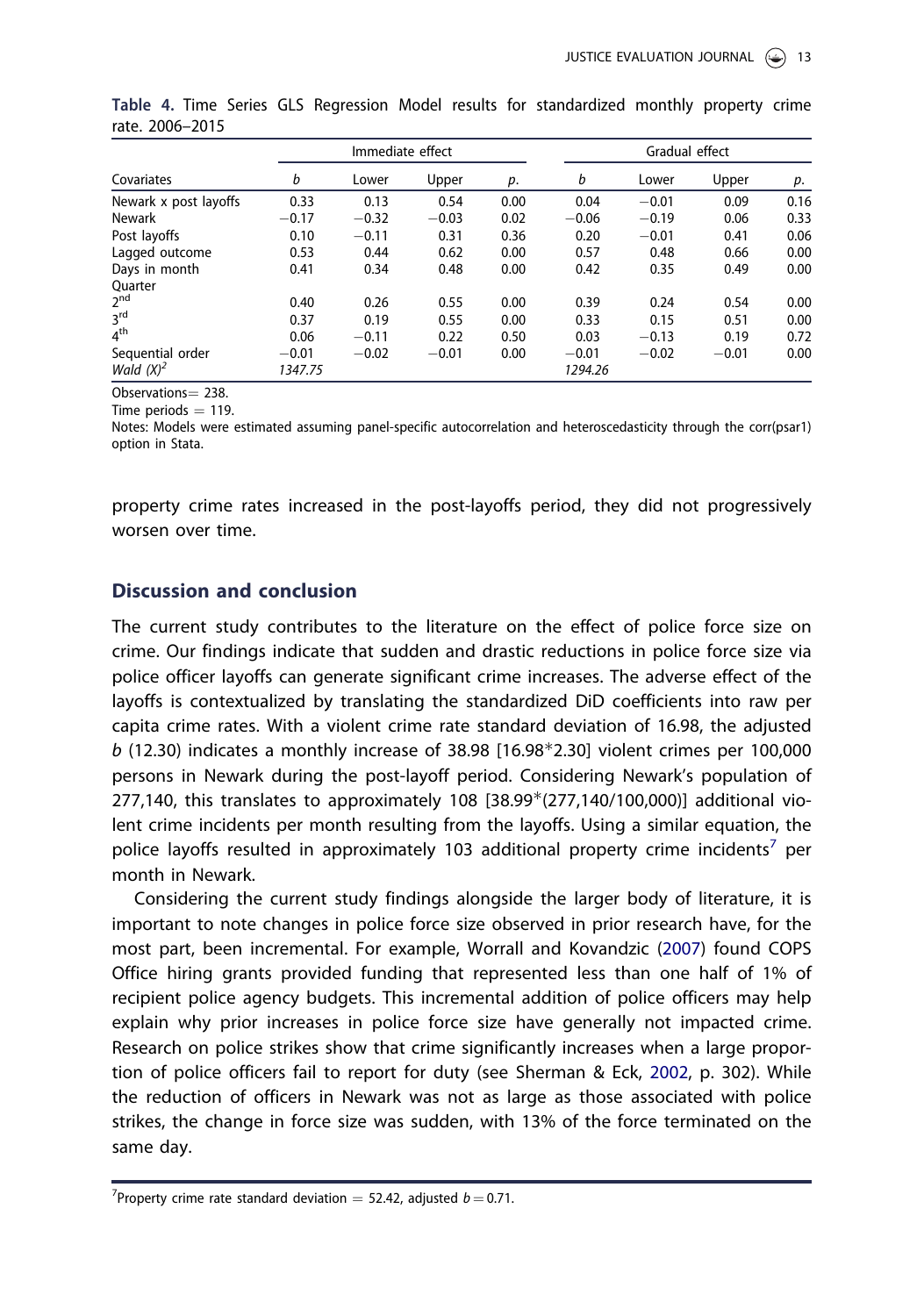We find it important to acknowledge that the termination of officers can generate poor morale amongst the entirety of a police force, which may directly impact the performance of officers and, tangentially, crime levels. The effect of layoffs on employee effectiveness was recently illustrated in a study conducted by Strunk, Goldhaber, Knight, and Brown (2018), who found teacher layoffs in Washington State negatively impacted the performance and job commitment of the teachers ultimately retained by the school district. While we are unaware of any research that directly explores this issue in policing, we find it reasonable to assume police officers may be similarly vulnerable to stress introduced by the termination of their colleagues.

Weisburd and Telep (2010) note in a time of economic decline, police are forced to do more with scarce resources while still producing results in the most efficient ways. Evidence-based policing allows officers to control crime and disorder in ways that are more effective and less costly than traditional response driven models (Bueermann, 2012). However, it is possible these practices may only be effectively implemented when agencies have the necessary resources to do so. A survey conducted by the Police Executive Research Forum (2010) during the recession found that 51% of reporting police agencies suffered cuts to their total funding and 59% of those agencies anticipated their budgets would see additional cuts over subsequent years. Committing to evidence-based practices may be challenging in the face of such cutbacks.

The threat of the impending layoffs led the NPD to phase out their hot spots policing activities in anticipation of the termination of the officers staffing these units. The situation in Newark may not be unique, as the disbandment of specialized units is a common response to budget cuts. For example, a report from the National Institute of Justice (Wiseman, 2011) offered unit disbandment as a cutback management strategy, citing the disbandment of mounted patrol divisions in both Boston and San Diego in response to budget cuts. The NYPD has recently reassigned its entire 600-officer plain clothes anti-crime unit following nationwide pressure to reallocate police funds to various community services and the District of Columbia disbanded its equestrian unit in response to budget cuts. While such unit contraction alleviates associated financial costs, the police obviously lose any crime control functions of these units. This may have been the case in Newark, as units solely dedicated to proactive hot spots operations were disbanded in anticipation of the layoffs.

In considering the findings of our analysis, one may ask whether a continued commitment to place-based policing by NPD could have averted the crime increase. The NPD theoretically could have remained committed to place-based policing by tasking their regular patrol officers with maintaining presence in hot spots between calls for service. This is especially the case in consideration of the Koper curve, which finds that crime reductions can occur with police patrolling hot spots in intervals as short as 15 minutes (Koper, 1995; Telep, Mitchell, & Weisburd, 2014). However, conducting hot spots policing in such a manner may be easier said than done in a contemporary police agency dealing with officer layoffs. Given the time intensive nature of the duties associated with standard patrol activities, such as writing paperwork, transporting arrestees, and responding to non-crime calls for service, patrol officers may not have sufficient discretionary time to conduct proactive hot spots policing activities. This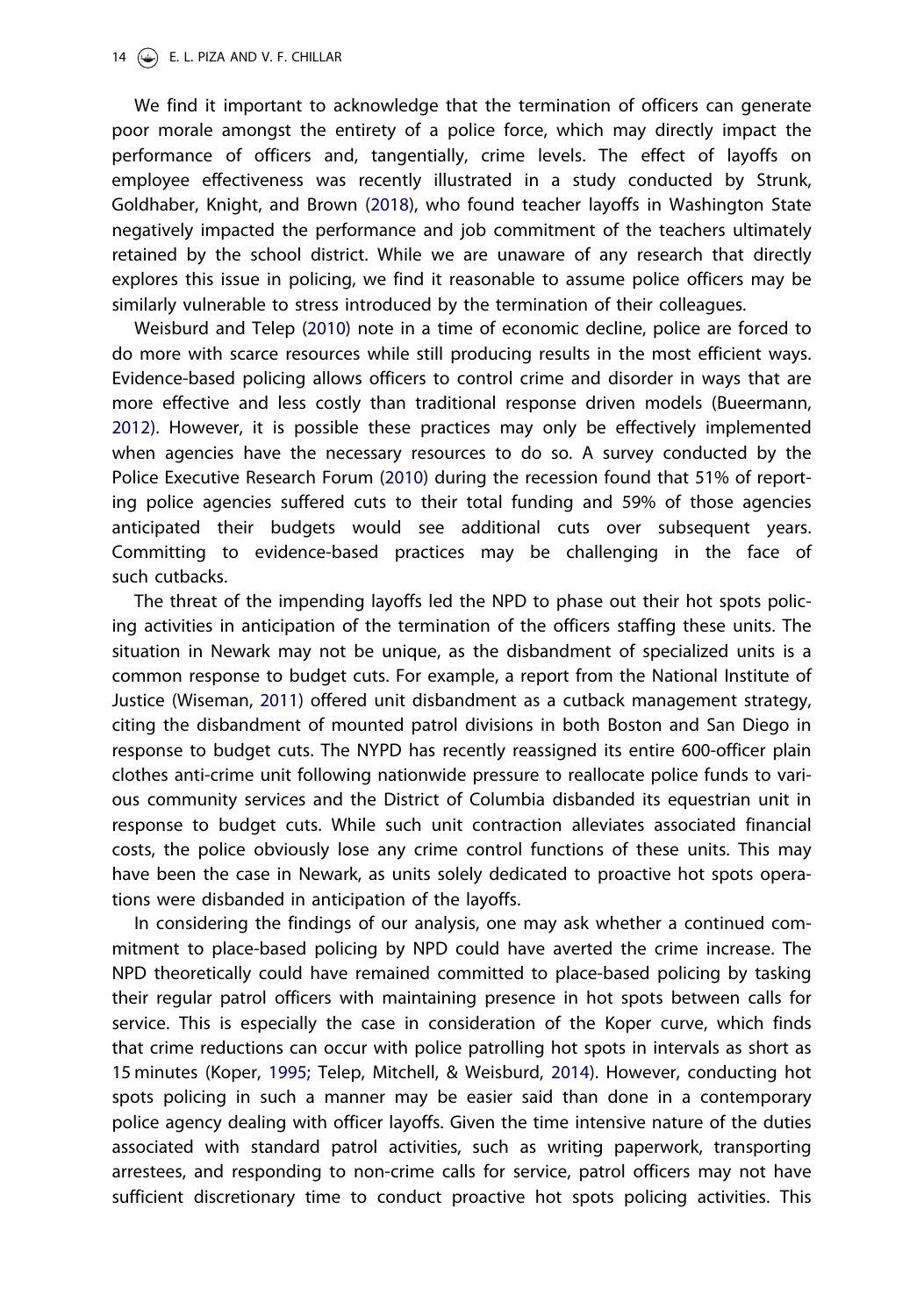may especially be the case in police agencies suffering from police officer layoffs. For such agencies, adhering to even a Koper curve model of hot spots policing may be challenging. A study by the Police Executive Research Forum (2010) conducted during the recession found that many departments reduced the scope of their community services due to budget cuts. This exemplifies how budget constraints can negatively impact police operations, which directly relates to the issue of officer layoffs.

Despite the implications of the findings, this study, like most research, suffers from certain limitations that should be mentioned. In particular, we note prior critiques of official sources of crime data, specifically the UCR, which we used in this study. The UCR is the primary source of crime data in the U.S., and provides a readily available data source to measure the impact of NPD's officer layoffs. However, the UCR provides an incomplete picture of crime, as Part 1 crimes are the only incidents systematically reported to the FBI (Maxfield & Babbie, 2015). Given their reliance on official crime reports, UCR data may be influenced by police officer discretion (Warner & Pierce, 1993) and citizen distrust of the police (Kirk & Matsuda, 2011). Including additional outcome measures, such as calls for service, would have helped to overcome these limitations. Unfortunately, such data was not available to us. Furthermore, we were unable to directly measure the impact of the layoffs on NPD operations. While placebased policing programs were largely disbanded, as discussed, we were not able to measure the level to which this reduced actual police officer presence in crime hot spots. Unfortunately, the NPD lacked data technologies necessary to measure police presence at such a granular level, such as automated vehicle locators (Weisburd et al., 2015) or GPS trackers in officer radios (Ariel & Partridge, 2017). Future research should incorporate such data when available. We lacked access to data necessary to see how other policies and practices of the NPD changed in response to the layoffs. Given the length of our study period, the analysis would have benefitted from controlling for such potential history effects. Lastly, the study would have benefitted from qualitative data from interviews with police officers and City of Newark officials to add context to the quantitative findings. The post hoc nature of the study prevented such a multimethods approach.

In conclusion, we feel the current study positively contributes to the literature in a number of ways. First, we took advantage of naturally occurring phenomenon in order to conduct a natural experiment involving New Jersey's two largest police forces. We feel our methodology can inform the work of policing scholars interested in studying the effect of "treatment" conditions that cannot be readily manipulated by researchers. Second, we used the causal-process method (Collier et al., 2010) to contextualize the police layoffs in Newark. This allowed us to more readily explore the potential causal mechanisms of Newark's crime increase. Third, the current study, to our knowledge, is the first empirical test of the effect of police officer layoffs on crime. While typically a rare occurrence, the economic downtown in the mid 2000s necessitated that a number of police agencies enact layoffs in order to balance fiscal budgets. It also adds to the ongoing national dialogue on police reform which seeks to reduce police budgets and force size. We feel this provides an opportunity for a range of natural experiments to better understand the effect of the layoffs for various reasons (e.g., economic downturn, police reform). For example, researchers can model the effects of each defunding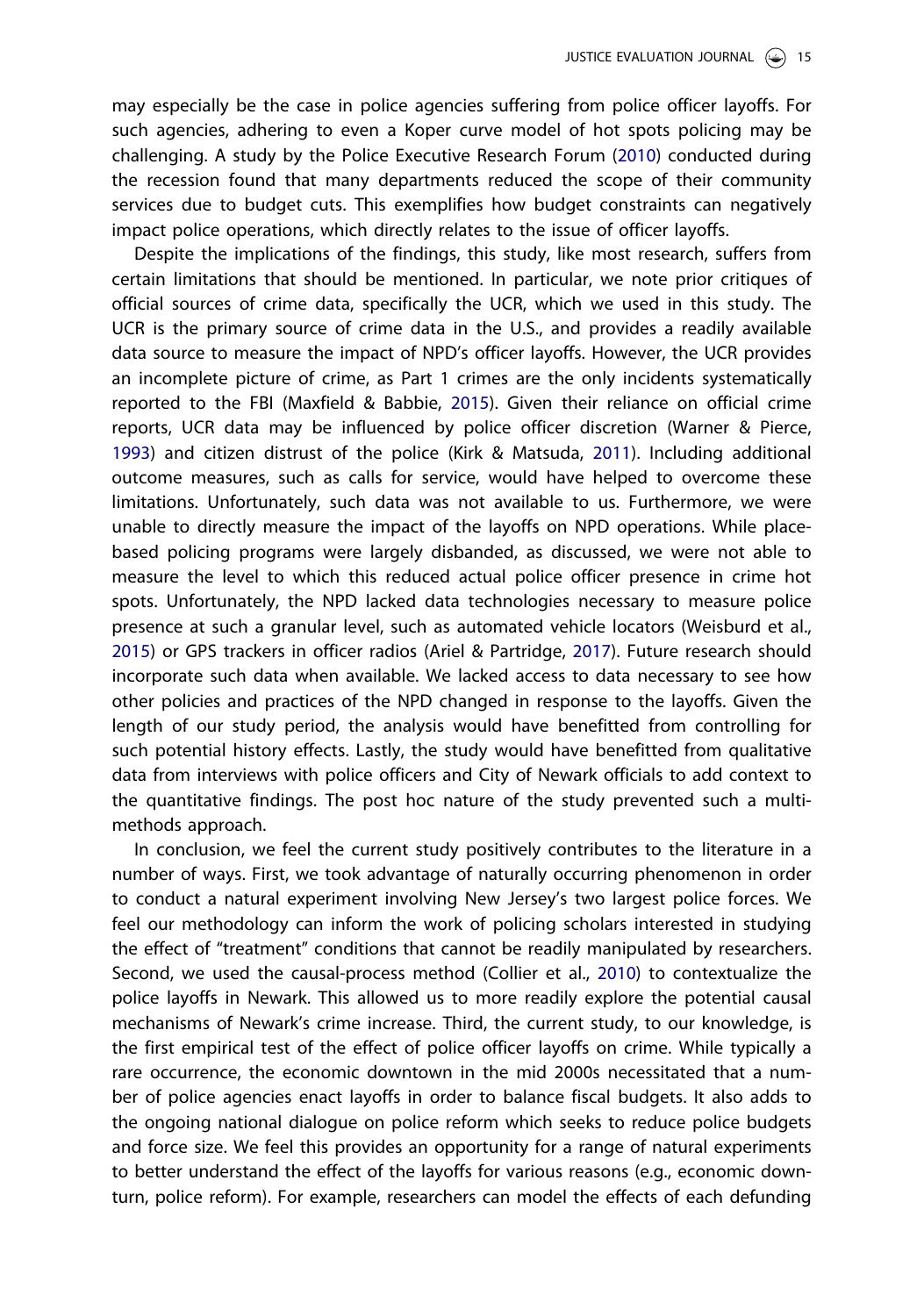step in anticipation of downsizing police departments in addition to the actual layoffs. Such an approach would better allow for the type of multi-methods approach mentioned in the prior paragraph. While our focus was on crime, other potential outcomes of interest include officer productivity, officer wellbeing, citizen fear of crime, and citizen perceptions of police legitimacy. We encourage social scientists to continue pursuing this line of research.

## Disclosure statement

No potential conflict of interest was reported by the authors.

### **References**

- Andenaes, J. (1974). *Punishment and deterrence* (pp. 9–10). Ann Arbor: University of Michigan Press.
- Ariel, B., & Partridge, H. (2017). Predictable policing: Measuring the crime control benefits of hotspots policing at bus stops. *Journal of Quantitative Criminology*, *33*(4), 809–833. doi:10.1007/ s10940-016-9312-y
- Bennett, T., Holloway, K., & Farrington, D. P. (2006). Does neighborhood watch reduce crime? A systematic review and meta-analysis. *Journal of Experimental Criminology*, *2*(4), 437–458. https://link.springer.com/journal/11292/volumes-and-issues/2-4 doi:10.1007/s11292-006-9018-5
- Black, D. J. (1971). The social organization of arrest. *Stanford Law Review*, *23*(6), 1087–1111. doi: 10.2307/1227728
- Braga, A., Hureau, D., & Papachristos, A. (2011). An ex post facto evaluation framework for placebased police interventions. *Evaluation Review*, *35*(6), 592–626. doi:10.1177/0193841X11433827
- Braga, A. A., & Weisburd, D. L. (2006). The effects of focused deterrence strategies on crime: A systematic review and meta-analysis of the empirical evidence. *Journal of Research in Crime and Delinquency*, *49*(3), 323–358. doi:10.1177/0022427811419368
- Braga, A. A., Papachristos, A. V., & Hureau, D. M. (2014). The effects of hot spots policing on crime: An updated systematic review and meta-analysis. *Justice Quarterly*, *31*(4), 633–663. doi: 10.1080/07418825.2012.673632
- Braga, A., Hureau, D., & Papachristos, A. (2011). The relevance of micro places to citywide robbery trends: A longitudinal analysis of robbery incidents at street corners and block faces in Boston. *Journal of Research in Crime and Delinquency*, *48*(1), 7–32. doi:10.1177/ 0022427810384137
- Braga, A. A., Papachristos, A. V., & Hureau, D. M. (2010). The concentration and stability of gun violence at micro places in Boston, 1980-2008. *Journal of Quantitative Criminology*, *26*(1), 33–53. doi:10.1007/s10940-009-9082-x
- Bueermann, J. (2012). Being smart on crime with evidence-based policing. *NIJ Journal*, *269*(12), 15.
- Campbell, D., & Stanley, J. (1967). *Experimental and quasi-experimental designs for research*. Chicago, IL: Rand McNally.
- Carriaga, M. L., & Worrall, J. L. (2015). Police levels and crime: A systematic review and meta-analysis. *The Police Journal: Theory, Practice and Principles*, *88*(4), 315–333. doi:10.1177/ 0032258X15612702
- Chalfin, A., & McCrary, J. (2018). Are US cities underpoliced? Theory and evidence. *The Review of Economics and Statistics*, *100*(1), 167–186. doi:10.1162/REST\_a\_00694
- Clark, G. (1969). What happens when the police strike. *New York Times Magazine*, *11*, 15–22.
- Collier, D., Brady, H., & Seawright, J. (2010). Sources of leverage in causal inference: Toward an alternate view of methodology. In Brady, H. and Collier, D. (Eds.), *Rethinking Social Inquiry*: *Diverse Tools, Shared Standards*. Roman & Littlefield: Plymouth, UK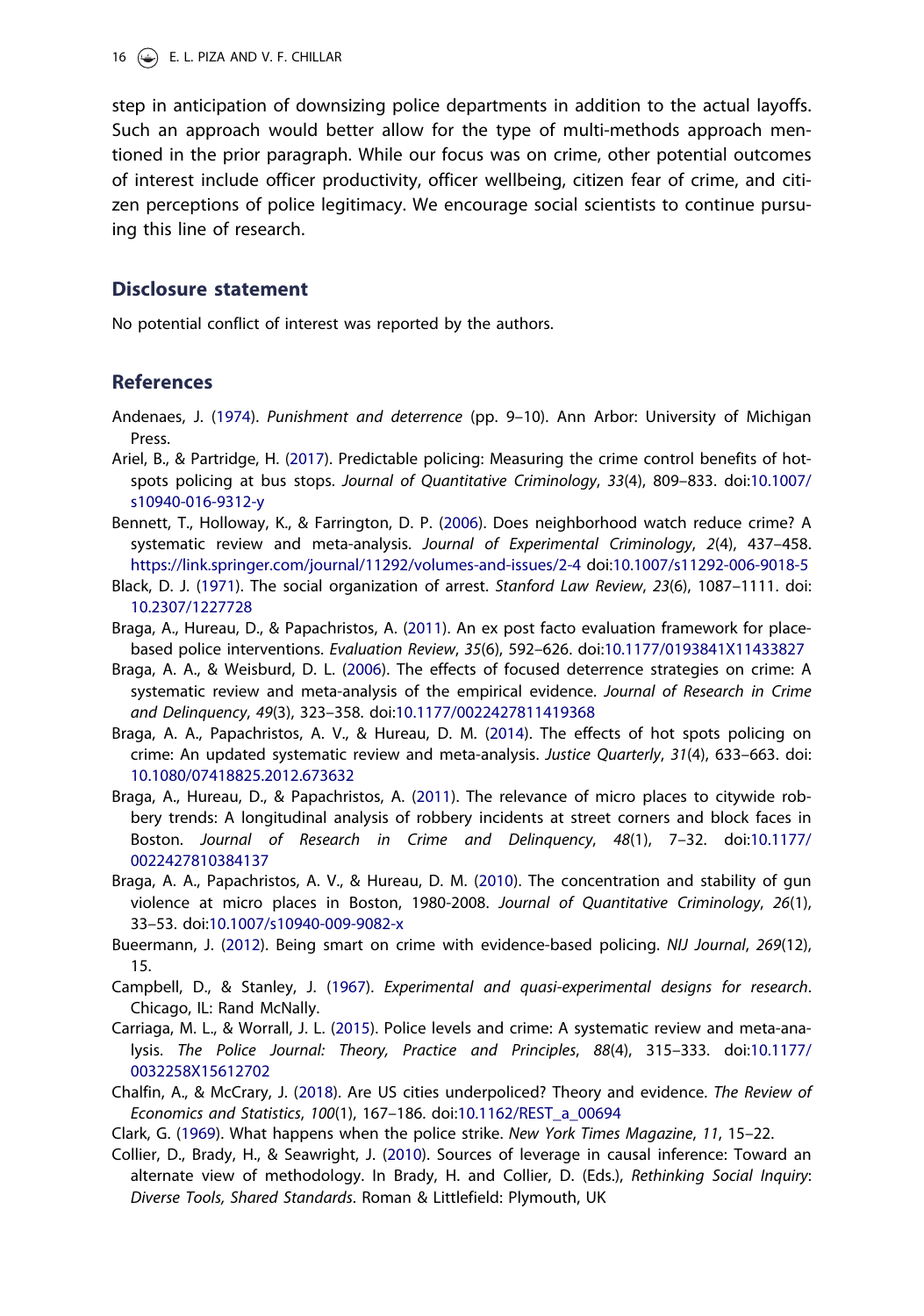- Community Oriented Policing Services, Office of (COPS). (2011). *The impact of the economic downturn on American police agencies*. Washington, DC: U.S. Department of Justice.
- Cumming, E., Cumming, I., & Edell, L. (1965). Policeman as philosopher, guide and friend. *Social Problems*, *12*(3), 276–286. doi:10.2307/798933
- Decarlo, J., & Jenkins, M. (2015). *Labor unions, management innovation and organizational change in police departments. Springer Briefs in Policing*. New York: Springer.
- Di Tella, R., & Schargrodsky, E. (2004). Do police reduce crime? Estimates using the allocation of police forces after a terrorist attack. *American Economic Review*, *94*(1), 115–133. doi:10.1257/ 000282804322970733
- Draca, M., Machin, S., & Witt, R. (2011). Panic on the streets of London: Police, crime, and the July 2005 terror attacks. *American Economic Review*, *101*(5), 2157–2181. doi:10.1257/aer.101.5. 2157
- Dunning, T. (2012). *Natural experiments in the social sciences. A design-based approach*. Cambridge, UK: Cambridge University Press.
- Dunning, T. (2008). Improving causal inference. Strengths and limitations of natural experiments. *Political Research Quarterly*, *61*(2), 282–293. doi:10.1177/1065912907306470
- Eck, J., & Maguire, E. (2006). Have changes in policing reduced violent crime? As assessment of the evidence. In Blumstein, A. and Wallman, J. (Eds.), *The crime drop in America. Revised edition* (pp. 207–265). Cambridge, UK: Cambridge University Press.
- Farrington, D. P., Gottfredson, D. C., Sherman, L. W., & Welsh, B. C. (2002). The Maryland scientific methods scale. In Sherman, L. W., Farrington, D.P., Welsh, B.C., and McKenzie, D. L. *Evidence-Based Crime Prevention*, 13–21. Routledge: New York.
- Federal Bureau of Investigation (FBI). (2011a). *New Jersey: Offenses known to law enforcement by city. 2010. Table 8 in Crime in the United States*. Washington, DC: Uniform Crime Reporting Program.
- Federal Bureau of Investigation (FBI). (2011b). *New Jersey: Full-time law enforcement employees by city, 2010. Table 78 in Crime in the United States*. Washington, DC: Uniform Crime Reporting Program.
- Ford, J. (2010). *Laid off Newark police turn in guns, badges*. McClatchy-Tribune Business News. Tacoma, WA.
- Giblin, M. J., & Nowacki, J. S. (2018). Organizational decline and fiscal distress in municipal police. *Police Quarterly*, *21*(2), 171–195. doi:10.1177/1098611117744523
- Holm, S. (1979). A simple sequentially rejective multiple test procedure. *Scandinavian Journal of Statistics*, *6*, 65–70.
- Hsiao, C. (1986). *Analysis of panel data*. New York: Cambridge University Press.
- Jenkins, M., & DeCarlo, J. (2015). *Police Leaders in the New Community Problem-Solving Era*. Carolina Academic Press: Durham, North Carolina.
- Kaplan, J., & Chalfin, A. (2019). More cops, fewer prisoners? *Criminology & Public Policy*, *18*(1), 171–200.
- Kirk, D. S., & Matsuda, M. (2011). Legal cynicism, collective efficacy, and the ecology of arrest. *Criminology*, *49*(2), 443–472. doi:10.1111/j.1745-9125.2011.00226.x
- Klick, J., & Tabarrok, A. (2005). Using terror alert levels to estimate the effect of police on crime. *The Journal of Law and Economics*, *48*(1), 267–279. doi:10.1086/426877
- Koper, C. (1995). Just enough police presence: Reducing crime and disorderly behavior by optimizing patrol time in crime hot spots. *Justice Quarterly*, *12*(4), 649–672. doi:10.1080/ 07418829500096231
- Lee, Y., Eck, J. E., & Corsaro, N. (2016). Conclusions from the history of research into the effects of police force size on crime—1968 through 2013: A historical systematic review. *Journal of Experimental Criminology*, *12*(3), 431–451. doi:10.1007/s11292-016-9269-8
- Levin, A., Lin, C., & Chu, C. (2002). Unit root tests in panel data: Asymptotic and finite-sample properties. *Journal of Econometrics*, *108*(1), 1–24. doi:10.1016/S0304-4076(01)00098-7
- Lim, H., Lee, H., & Cuvelier, S. (2010). The impact of police levels on crime rates: A systematic analysis of methods and statistics in existing studies. *Asia Pacific Journal of Police & Criminal Justice*, *8*(1), 49–82.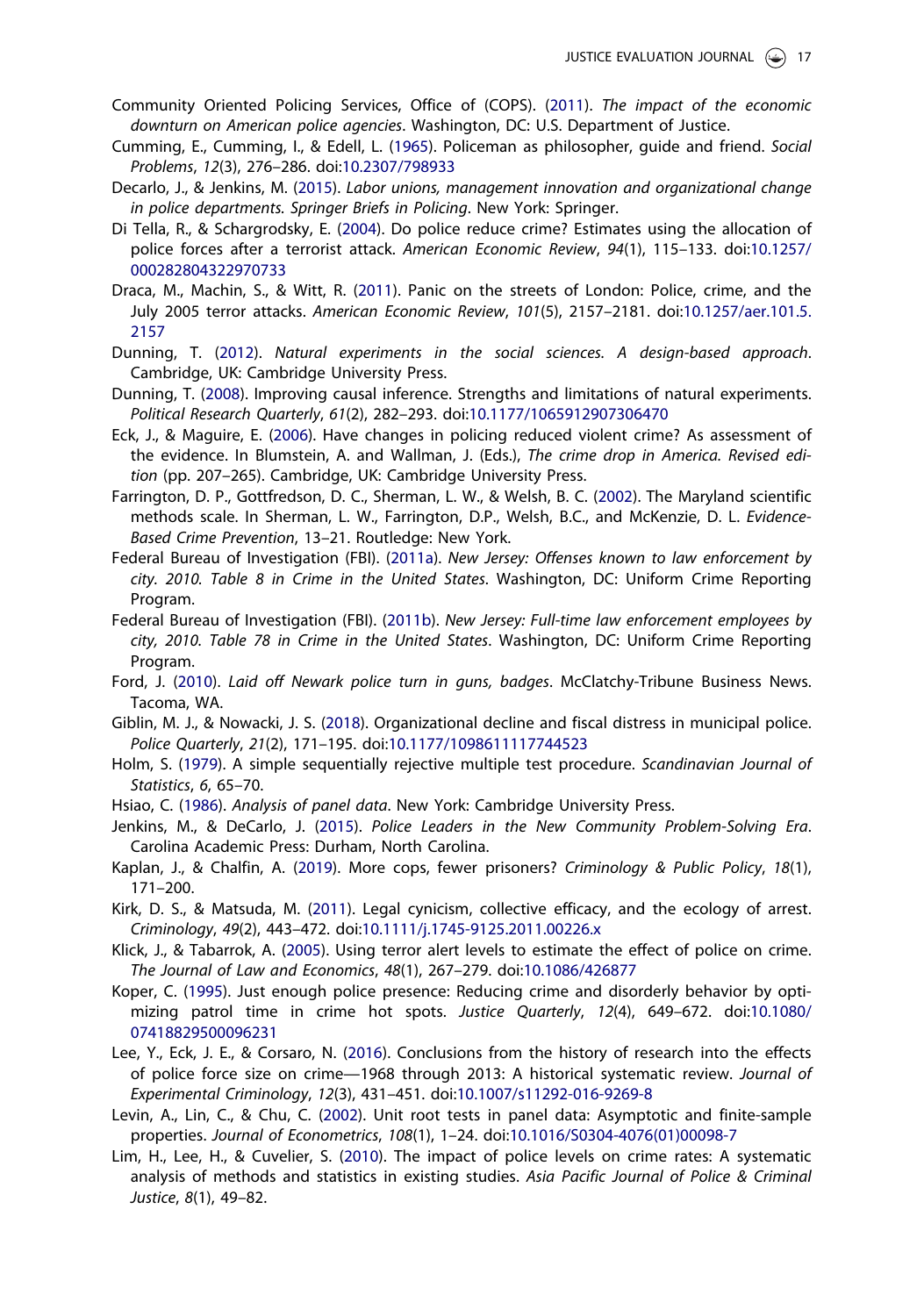- Lipsey, M., & Wilson, D. (2001). *Practical meta-analysis*. *Applied social research methods series*. Vol. 49. Thousand Oaks, CA: Sage.
- Lum, C., & Koper, C. (2017). *Evidence-based policing: Translating research into practice*. Oxford, UK: Oxford University Press.
- Lum, C., Koper, C. S., & Telep, C. W. (2011). The evidence-based policing matrix. *Journal of Experimental Criminology*, *7*(1), 3–26. doi:10.1007/s11292-010-9108-2
- Makinen, T., & Takala, H. (1980). The 1976 police strike in Finland. *Scandinavian Studies in Criminology*, *7*(1), 87–106.
- Marvell, T., & Moody, C. (1996). Specification problems, police levels, and crime rates. *Criminology*, *34*(4), 609–646. doi:10.1111/j.1745-9125.1996.tb01221.x
- Maxfield, M., & Babbie, E. (2015). *Research methods for criminal justice and criminology*. 3rd ed. Belmont, CA: Wadsworth/Thompson Learning.
- Mello, S. (2019). More COPS, less crime. *Journal of Public Economics*, *172*, 174–200. doi:10.1016/j. jpubeco.2018.12.003
- Olejnik, S., Li, J., Supattathum, S., & Huberty, C. (1997). Multiple testing and statistical power with modified Bonferroni procedures. *Journal of Educational and Behavioral Statistics*, *22*(4), 389–406. doi:10.3102/10769986022004389
- Payne, T. C. (2017). How do you determine the right size of a police department: Don't look to crime rates. *Alaska Justice Forum*, *34*, 3.
- Pfuhl, E. H. Jr, (1983). Police strikes and conventional crime: A look at the data. *Criminology*, *21*(4), 489–504. doi:10.1111/j.1745-9125.1983.tb00276.x
- Piza, E., & Gilchrist, A. (2018). Measuring the effect heterogeneity of police enforcement actions across spatial contexts. *Journal of Criminal Justice*, *54*, 76–87. doi:10.1016/j.jcrimjus.2017.12.007
- Piza, E., & O'Hara, B. (2014). Saturation foot-patrol in a high-violence area: A quasi-experimental evaluation. *Justice Quarterly*, *31*(4), 693–718. doi:10.1080/07418825.2012.668923
- Police Executive Research Forum (PERF). (2010). *Is the economic downturn fundamentally changing how we police? Critical Issues in Policing Series*. Washington, DC: Police Executive Research Forum.
- Porter, D. (2011, January 28). *Jersey City bucks recent wave of NJ police layoffs*. Deseret News. Utah, US.
- Sherman, L. W. (1998). *Evidence-based policing. Ideas in American Policing*. Washington, DC: Police Foundation.
- Sherman, L., & Eck, J. (2002). Policing for crime prevention. In L. Sherman, Farrington, D. Welsh, B. & Mackenzie D. (Eds.), *Evidence-based crime prevention* (pp. 295–329). New York, NY: Routledge.
- Simpson, R., & Hipp, J. (2019). What came first: The police or the incident? Bidirectional relationships between police actions and police incidents. *Policing and Society*, *29*(7), 783–801. doi:10. 1080/10439463.2017.1405957
- Skogan, W. and Frydl, K. (eds.). (2004). *Fairness and effectiveness in policing: The evidence. Committee to review research on police policy and practices. Committee on law and justice, division of behavioral and social sciences and education*. Washington, DC: The National Academies Press.
- Snow, J. ([1855]1965). *On the mode of communication of cholera. John Churchill: London. Reprinted in Snow on Cholera*. Humphrey Milford; Oxford University Press: London.
- Star Ledger. (2010, November 30). Newark finalizes 167 police layoffs after union refuses Booker's plea to return to negotiating table.
- Strunk, K., Goldhaber, D., Knight, D., & Brown, N. (2018). Are there hidden costs associated with conducting layoffs? The impact of reduction-in-force and layoff notices on teacher effectiveness. *Journal of Policy Analysis and Management*, *37*(4), 755–782. doi:10.1002/pam.22074
- Telep, C., Mitchell, R., & Weisburd, D. (2014). How much time should the police spend at crime hot spots? Answers from a police agency directed randomized field trial in Sacramento, California. *Justice Quarterly*, *31*(5), 905–941. doi:10.1080/07418825.2012.710645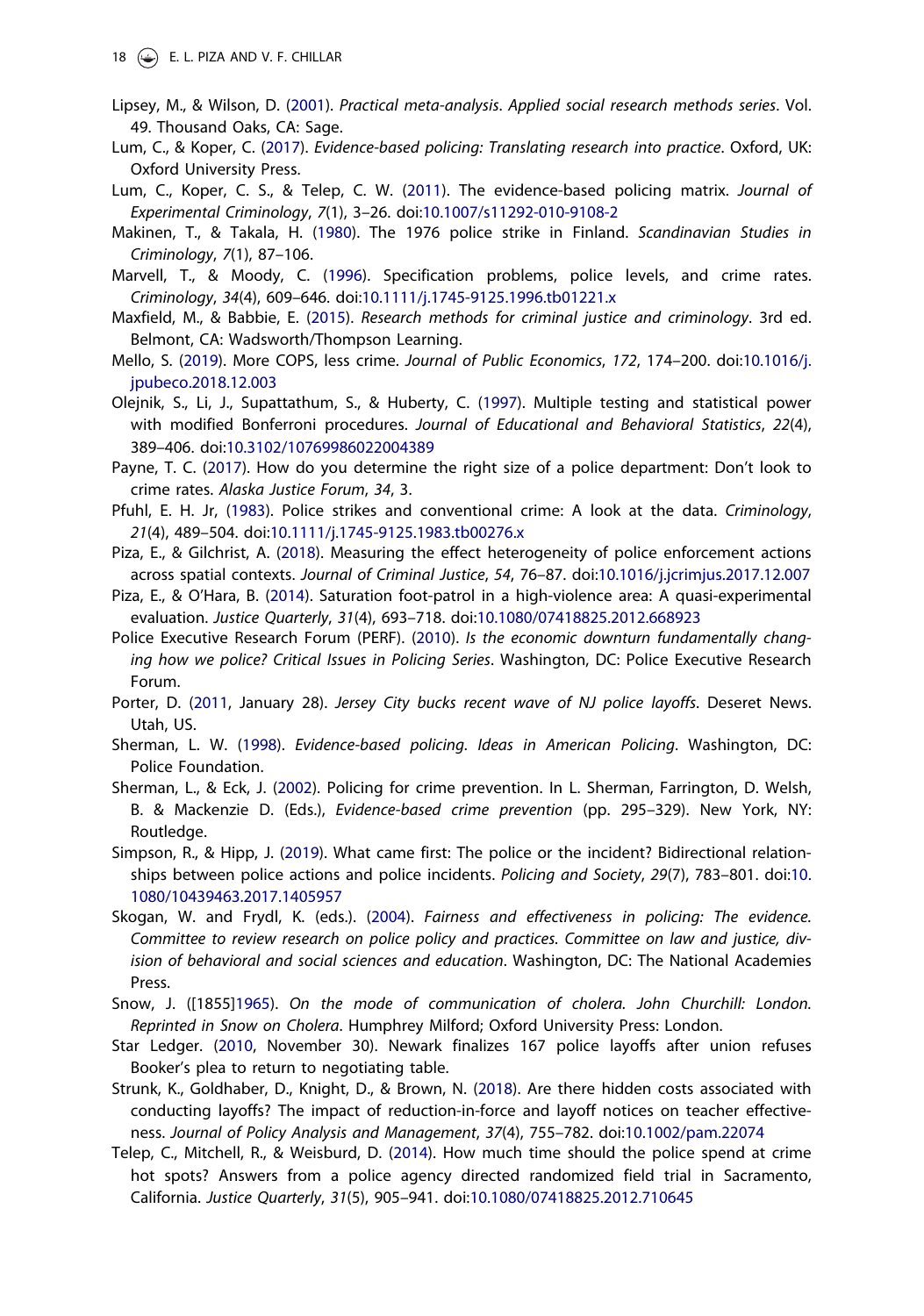- Terrill, W., Rossler, M. T., & Paoline Iii, E. A. (2014). Police service delivery and responsiveness in a period of economic instability. *Police Practice and Research*, *15*(6), 490–504. doi:10.1080/ 15614263.2013.829606
- United States Census Bureau. (2010). Quick facts from the United States census bureau. https:// www.census.gov/quickfacts/fact/table/jerseycitycitynewjersey,newarkcitynewjersey/PST045217.
- Warner, B. D., & Pierce, G. L. (1993). Reexamining social disorganization theory using calls to the police as a measure of crime. *Criminology*, *31*(4), 493–517. doi:10.1111/j.1745-9125.1993. tb01139.x
- Weisburd, D. L., & Telep, C. W. (2010). The efficiency of place-based policing. *Journal of Police Studies*, *17*, 247–262.
- Weisburd, D., Telep, C. W., Hinkle, J. C., & Eck, J. E. (2010). Is problem-oriented policing effective in reducing crime and disorder? Findings from a Campbell systematic review. *Criminology & Public Policy*, *9*(1), 139–172. doi:10.1111/j.1745-9133.2010.00617.x
- Weisburd, D., Groff, E. R., Jones, G., Cave, B., Amendola, K. L., Yang, S. M., & Emison, R. F. (2015). The Dallas patrol management experiment: Can AVL technologies be used to harness unallocated patrol time for crime prevention? *Journal of Experimental Criminology*, *11*(3), 367–391. doi:10.1007/s11292-015-9234-y
- Wiseman, J. (2011). *Strategic cutback management: Law enforcement leadership for lean times*. U.S. Department of Justice, Office of Justice Programs, National Institute of Justice: Washington, DC.
- Worrall, J. L., & Kovandzic, T. V. (2007). COPS grants and crime revisited. *Criminology*, *45*(1), 159–190. doi:10.1111/j.1745-9125.2007.00075.x

## APPENDIX: The effect of police layoffs on crime: Results from a natural experiment involving New Jersey's two largest cities

| Rank  | H(i)                      | p.      | Corrected $\propto$ |
|-------|---------------------------|---------|---------------------|
| $T-1$ | Overall crime, immediate  | < 0.001 | $0.008*$            |
| $T-1$ | Violent crime, immediate  | < 0.001 | $0.008*$            |
| $T-1$ | Violent crime, gradual    | < 0.001 | $0.008*$            |
| 4     | Property crime, immediate | 0.002   | $0.017*$            |
| 5     | Overall crime, gradual    | 0.005   | $0.025*$            |
| 6     | Property crime, gradual   | 0.156   | 0.050               |

Table A1. Holm-Bonferroni corrections for DiD interaction terms.

Statistically significant following Holm-Bonferroni correction.

The Holm-Bonferroni procedure expands upon the traditional Bonferroni method for controlling for multiple statistical comparisons. The Bonferroni method adjusts the critical p. value through the formula  $\propto/m$  where  $\propto$  is the original critical p. value (i.e., 0.05) and m is the total number of hypotheses tested. Any hypothesis with  $p.>\propto/m$  is rejected though the traditional Bonferroni approach. Given the highly conservative nature of the Bonferroni method, it minimizes Type I errors while simultaneously increasing the risk for Type II errors (Olejnik, Li, Supattathum, & Huberty, 1997). The Holm-Bonferroni method maintains statistical power by establishing different  $\propto$  values for the tested hypothesis depending on the observed level of significance. Obtained p. values are first ordered from smallest to largest,  $p_{1},...,p_{m}$ , and matched with the corresponding hypotheses,  $H_{1},...,H_{m}$ . This Holm-Bonferroni procedure rejects all hypotheses with  $p_{(i)} > \propto/(m-i+1)$ , protecting against Type I error while maintaining statistical power through the sequential increase of the significance criterion.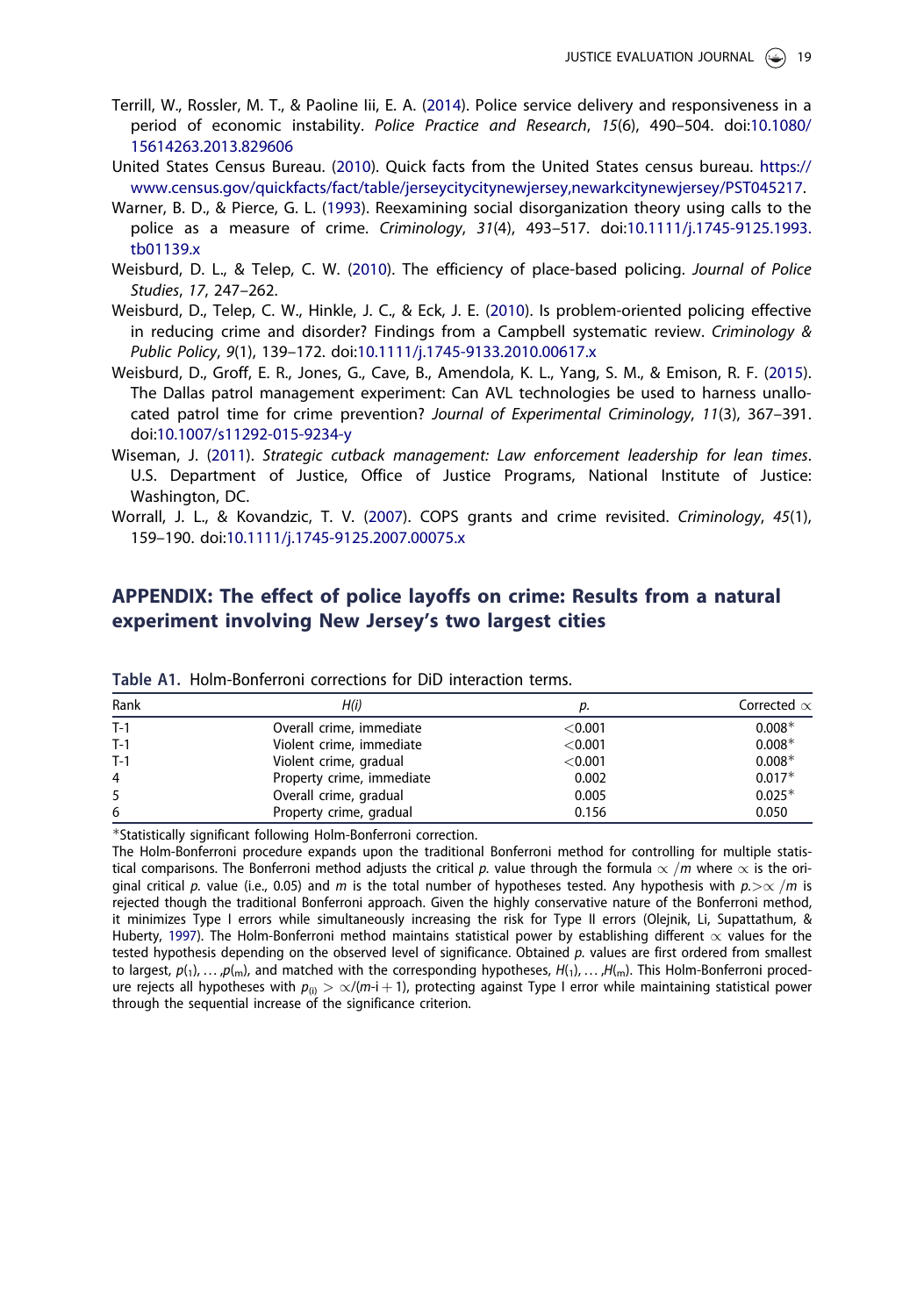|                       |         | Immediate Effect |         |      | <b>Gradual Effect</b> |         |         |      |
|-----------------------|---------|------------------|---------|------|-----------------------|---------|---------|------|
| Covariates            | b       | Lower            | Upper   | p.   | b                     | Lower   | Upper   | p.   |
| Newark x post layoffs | 1.10    | 0.68             | 1.53    | 0.00 | 0.35                  | 0.23    | 0.48    | 0.00 |
| <b>Newark</b>         | $-0.55$ | $-0.80$          | $-0.29$ | 0.00 | $-0.53$               | $-0.77$ | $-0.30$ | 0.00 |
| Post layoffs          | $-0.43$ | $-0.92$          | 0.06    | 0.09 | 0.15                  | $-0.30$ | 0.59    | 0.52 |
| Lagged outcome        | 0.35    | 0.25             | 0.44    | 0.00 | 0.34                  | 0.24    | 0.44    | 0.00 |
| Days in month         | 0.24    | 0.16             | 0.32    | 0.00 | 0.23                  | 0.15    | 0.31    | 0.00 |
| Quarter               |         |                  |         |      |                       |         |         |      |
| 2 <sup>nd</sup>       | 0.70    | 0.51             | 0.89    | 0.00 | 0.70                  | 0.51    | 0.89    | 0.00 |
| 3 <sup>rd</sup>       | 0.62    | 0.40             | 0.85    | 0.00 | 0.63                  | 0.41    | 0.86    | 0.00 |
| 4 <sup>th</sup>       | 0.52    | 0.29             | 0.76    | 0.00 | 0.52                  | 0.29    | 0.75    | 0.00 |
| Sequential order      | $-0.01$ | $-0.02$          | 0.01    | 0.22 | $-0.01$               | $-0.03$ | 0.00    | 0.08 |
| % Black population    | $-0.10$ | $-0.23$          | 0.04    | 0.16 | $-0.14$               | $-0.27$ | $-0.01$ | 0.03 |
| % White population    | 0.00    | $-0.10$          | 0.09    | 0.97 | $-0.02$               | $-0.11$ | 0.07    | 0.70 |
| % Hispanic population | $-0.07$ | $-0.37$          | 0.23    | 0.65 | $-0.23$               | $-0.53$ | 0.07    | 0.13 |
| % Unemployed          | $-0.10$ | $-0.22$          | 0.02    | 0.09 | 0.08                  | $-0.05$ | 0.21    | 0.21 |
| Median income         | $-0.20$ | $-0.33$          | $-0.07$ | 0.00 | $-0.06$               | $-0.21$ | 0.10    | 0.48 |
| % Under poverty       | 0.05    | $-0.17$          | 0.26    | 0.67 | 0.27                  | 0.04    | 0.49    | 0.02 |
| % College             | 0.02    | $-0.24$          | 0.28    | 0.88 | $-0.11$               | $-0.37$ | 0.15    | 0.40 |
| % Vacant properties   | 0.02    | $-0.08$          | 0.11    | 0.75 | 0.02                  | $-0.08$ | 0.11    | 0.74 |
| % Owner occupied      | 0.09    | $-0.16$          | 0.35    | 0.47 | $-0.01$               | $-0.27$ | 0.25    | 0.95 |
| Median home value     | $-0.30$ | $-0.52$          | $-0.08$ | 0.01 | $-0.02$               | $-0.25$ | 0.21    | 0.86 |
| Wald $(X)^2$          | 601.00  |                  |         |      | 633.78                |         |         |      |

|                                                     |  |  | Table A2. Time Series GLS Regression Model results for standardized monthly overall crime rate |  |  |
|-----------------------------------------------------|--|--|------------------------------------------------------------------------------------------------|--|--|
| with sociodemographic controls included. 2006-2015. |  |  |                                                                                                |  |  |

Observations = 238.

Time periods  $= 119$ .

Notes: All sociodemographic variables reflect the 5-year rolling averages, as measured in the US Census Bureau's American Community Survey. Each month was assigned the value of the calendar year it falls in. Models were estimated assuming panel-specific autocorrelation and heteroscedasticity through the corr(psar1) option in Stata.